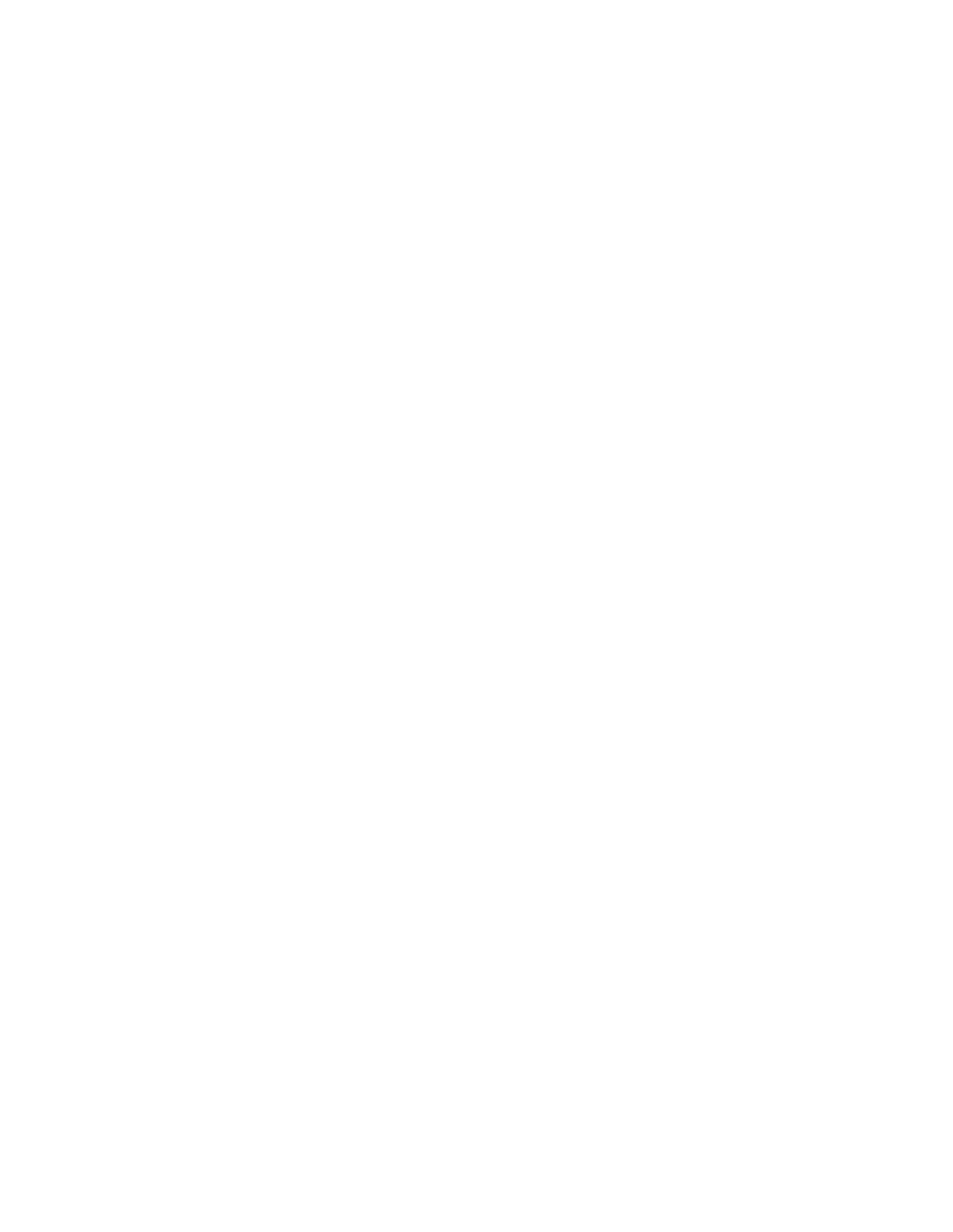



## **K-12 Student Technology Handbook 2021- 2022**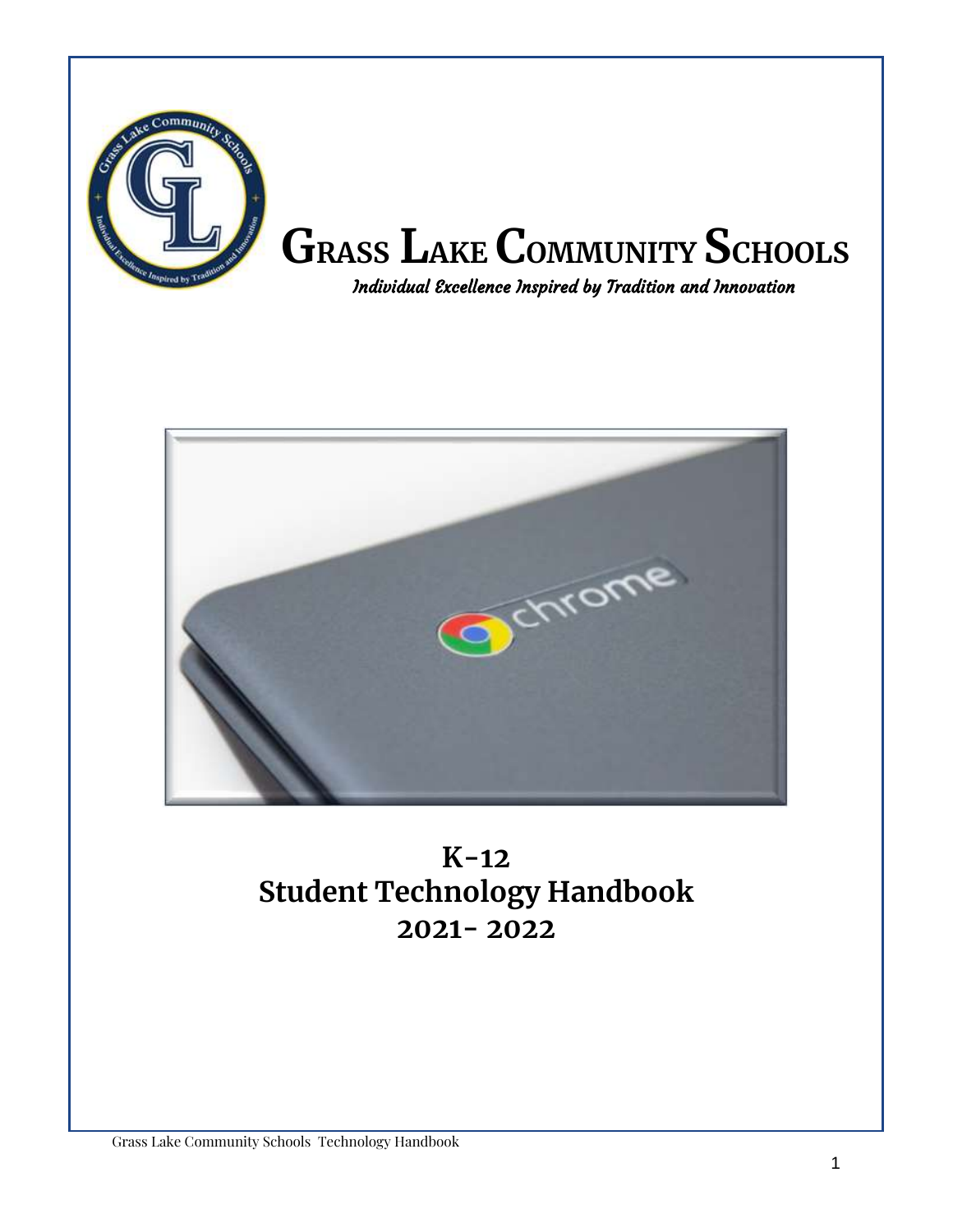## **Student Technology Handbook Table of Contents**

|                                                                     | $\overline{2}$ |
|---------------------------------------------------------------------|----------------|
| <b>Expectations and Care (Care and Maintenance of Device) </b>      | $\overline{3}$ |
| Cost of Chromebooks, iPads, Software, and Accessories               | 5              |
|                                                                     | 5              |
|                                                                     | 6              |
|                                                                     | $\overline{7}$ |
|                                                                     | 8              |
|                                                                     | 9              |
| Coppa and Verifiable Parental Consent (Children under the age of 13 | 10             |
| Frequently Asked Questions for the One-To-One Initiative  11        |                |
| Attachment A (Parent/Student Responsible Use Agreement)  16         |                |
| Parent/Student Responsible Use Signature Page  18                   |                |
| Attachment B (Electronic Device Insurance Protection Plan)  20      |                |
| Electronic Device Insurance Protection Plan Sign-up Page  22        |                |
|                                                                     |                |
|                                                                     |                |
|                                                                     |                |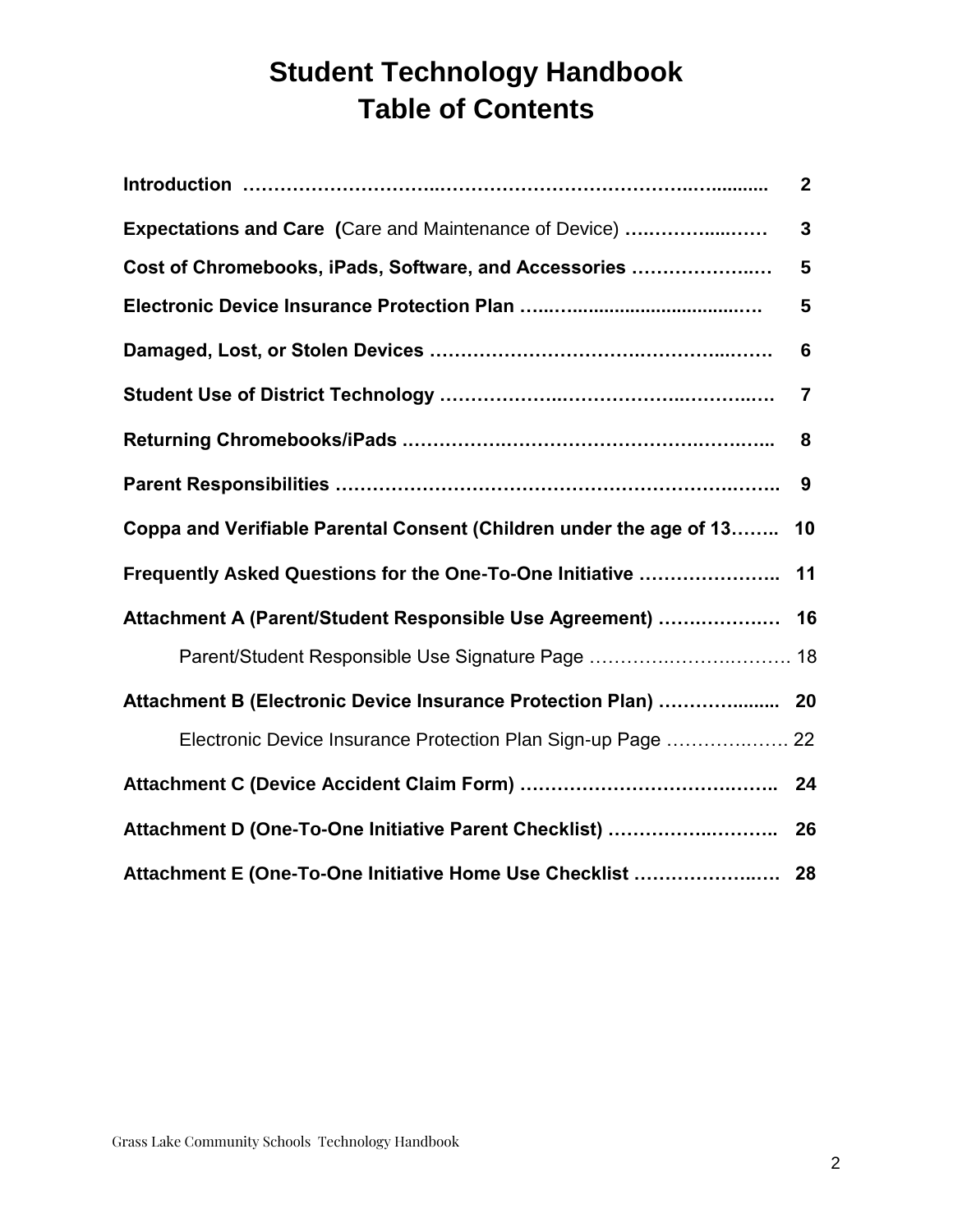#### **INTRODUCTION**

The policies in this handbook refer to the use of an individual student computing device which is to include a Chromebook, iPad, etc... In addition to this Student Handbook, students are required to follow all the policies and guidelines outlined in Grass Lake Community School "Responsible Use Policy". As Grass Lake's one-to-one initiative centers on new devices, software, computer applications, instructional methods and new learning opportunities, additional policies will be continually reviewed and this set of policies updated. Please refer to the Grass Lake Schools' website (www.grasslakeschools.com) for the most up-to-date information.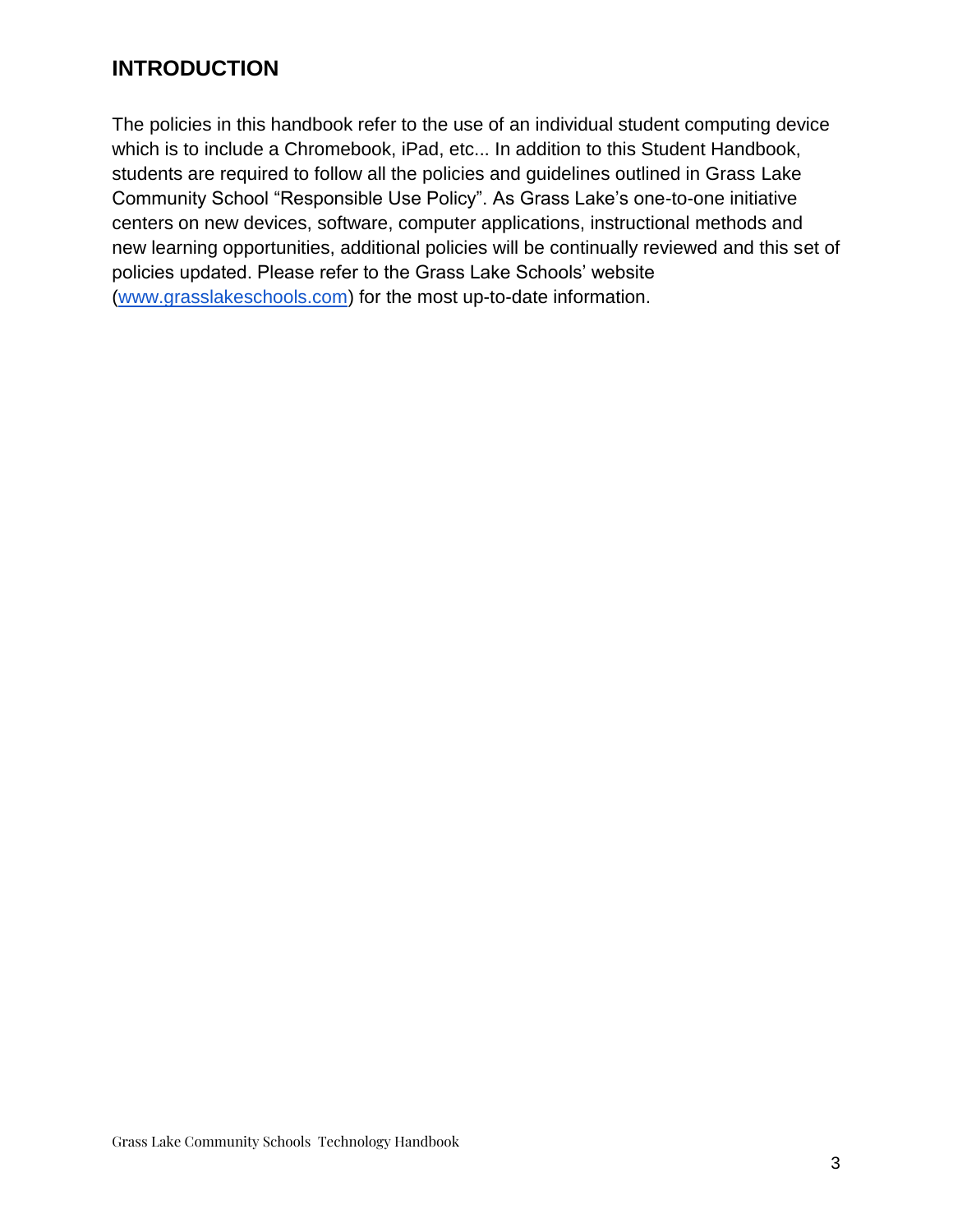#### **EXPECTATIONS AND CARE**

CARE AND MAINTENANCE OF THE CHROMEBOOK, ETC (DEVICE).

1. **Do not attempt to gain access to the internal electronics or repair your device.** If your device fails to work or is damaged, report the problem to your school's Main Office as soon as possible. Device repair/replacement options will be determined by school administration. You may be issued a temporary device or other materials until your device is working properly or replaced.

#### 2. **Never leave a device unattended**.

When not in your personal possession, the device should be in a secure, locked environment. Unattended technology will be collected and stored in the school's Tech Department.

3. **Never expose a device to long term extremes in temperature or direct sunlight.** An automobile is not a good place to store any technology.

#### 4. **Avoid applying liquids to the device.**

Technology does not respond well to liquids. The device can be cleaned with a soft, dry, lint-free cloth. Do not use window cleaners, household cleaners, aerosol sprays, solvents, alcohol, ammonia, or abrasives to clean the device. Use of unapproved cleaners may remove the protective film covering the screen or face of the device.

5. **School owned technology MUST remain in the provided case at all times.**

The student will be charged for any damage to the device outside the school issued case. If the device is not in the case, any damage incurred will not be covered under the Electronic Device Insurance Protection Plan.

#### 6. **Avoid placing weight on the device.**

- 7. **Never throw or slide any technology.**
- 8. **Student-issued device accessories are the responsibility of the student.** Your device comes with ports for charging and other accessories. Care must be exercised when plugging and unplugging accessories.
- 9. **District owned devices have the ability to be remotely located.** Modifying, disabling or attempting to disable the locator is a violation of the acceptable use policy and grounds for disciplinary action.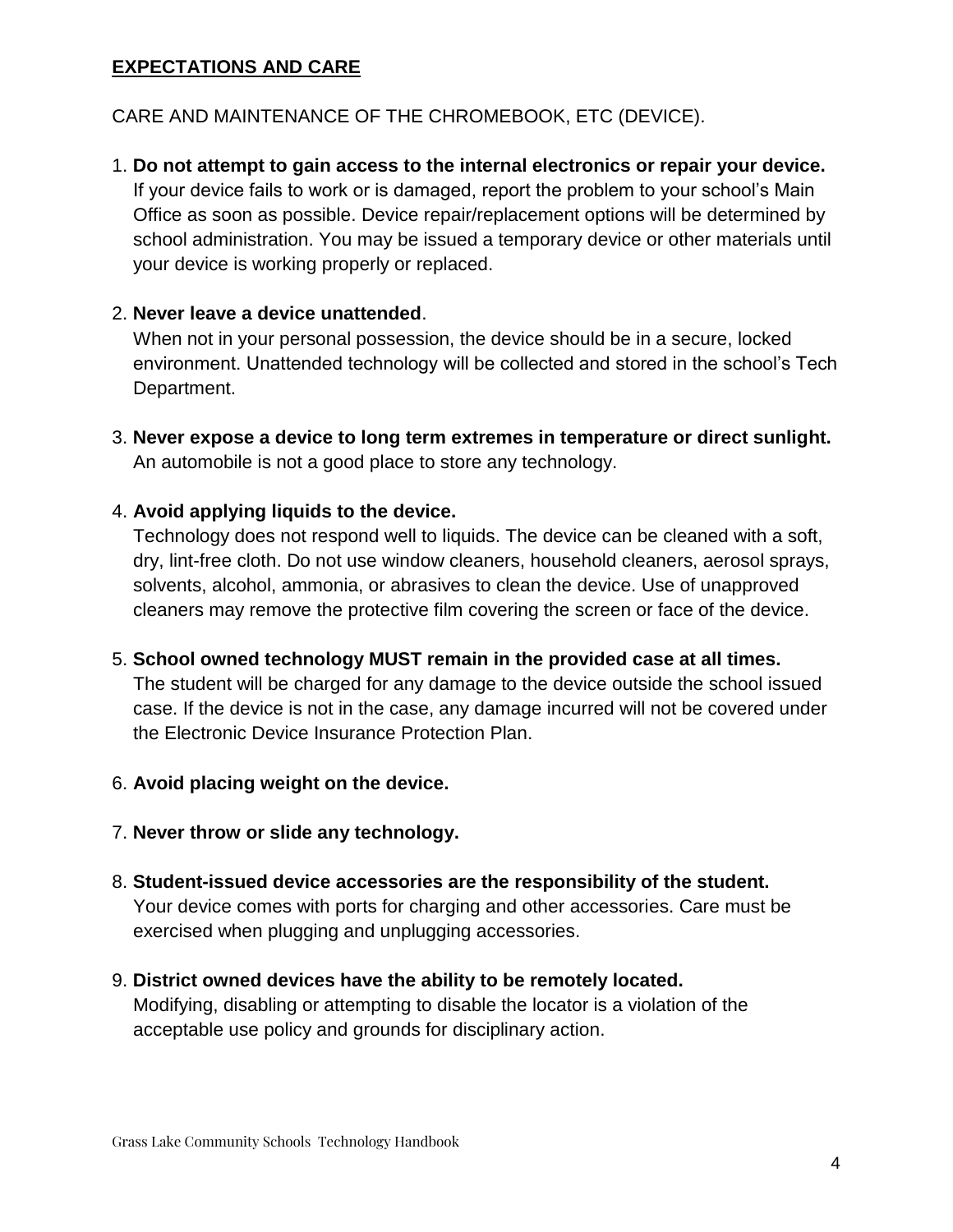10. **Each device has a unique identification number and at no time should the numbers or labels be modified or removed.**

Modifying or attempting to remove the labels is a violation of the acceptable use policy and grounds for disciplinary action.

#### 11. **Do not lend your device to another person.**

Each device is assigned to an individual and the responsibility for the care of the device rests solely with that individual.

#### 12. **Your device is an electronic device and care must be exercised when handling.**

Never throw a book bag that contains a device. Never place a device in a book bag that contains food, liquids, heavy, or sharp objects. The device should never be stored in a locker where damage may be unintentionally inflicted due to weight or other issues which may damage the device.

#### 13. **Your device(s) should be charged at home**.

Your device is designed for daily use; therefore, each device must be charged and ready for use each school day.

14. **The District-owned device and the case must remain free of stickers, writing, painting, or any other forms of adornment.** 

The school district may provide stickers that have been approved for use by the school administration for identification of a school issued device.

#### **COST OF CHROMEBOOK, SOFTWARE, APPS AND ACCESSORIES**

The entire package replacement cost of:

the Chromebook is approximately \$290.00 and includes: the device, case, charger, software applications, apps and assorted programs/accessories specific to individual classes; and

the iPad is approximately \$390.00 and includes: the device, case, charger, software applications, apps and assorted programs/accessories specific to individual classes.

Device Replacement without charger and power cord: iPad Device Replacement = \$300.00 Dell 11" Chromebook Device Replacement (Grades 2 - 8) = \$190.00 HP 14" Chromebook Replacement (Grades 9-12) = \$160.00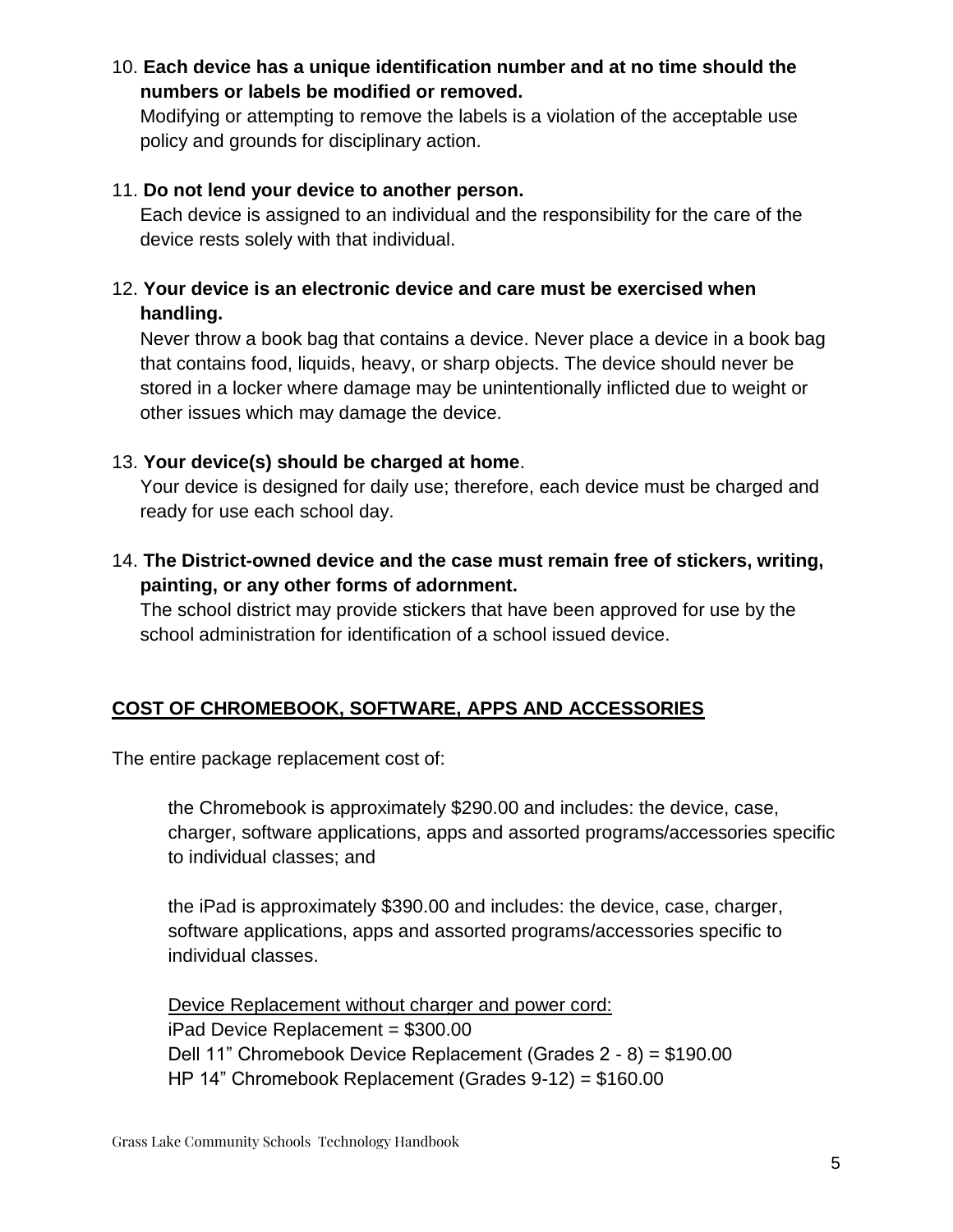#### **GRASS LAKE COMMUNITY SCHOOLS ELECTRONIC DEVICE INSURANCE PROTECTION PLAN**

#### **2020-2021 School Year Annual 1 Year Plan**

Families shall purchase an insurance agreement through Grass Lake Community Schools Electronic Device Insurance Protection Plan (See Attachment C). This insurance agreement only covers the chromebook and/or iPad devices. Cases and chargers for the devices are the responsibility of the student and if damaged or lost will have to be replaced at the full cost.

1.In the event of damage due to intentional abuse or misuse, it is the parent/guardian responsibility to cover the cost of replacement cost as follows:

- $\triangleright$  iPad Replacement = \$300.00
- $\ge$  Dell 11" Chromebook Replacement (Grades 2 8) = \$190.00
- $\triangleright$  HP 14" Chromebook Replacement (Grades 9-12) = \$160.00
- $\geq$  Power Charger and Cable = \$30.00
- $\geq$  Case = \$50-60
- $\ge$  GL Stickers on chromebooks = \$5.00
- 2. It is the parent/guardian responsibility to cover the cost of district-issued accessories in the event of theft, loss or damage due to intentional or unintentional abuse or misuse.
- 3. District-issued software applications (apps) are needed for student learning and should not be deleted.
- 4. Modifying the settings of the district-issued device or deleting district-issued software applications apps(s) may result in student discipline and/or the need for reformatting at a cost to the student.

#### **DAMAGED, LOST, OR STOLEN DEVICES**

- 1. If the chromebook or iPad is malfunctioning, the student must report the malfunction to the building office and deliver the device to the office for repair. In order to streamline the repair, the district is requesting students/parents to fill out a repair ticket that will be available on the district website.
- 2. In the event that a device is intentionally damaged the parent/guardian will be assessed a fee up to \$300.00 for the replacement of the device or may be billed for repairs.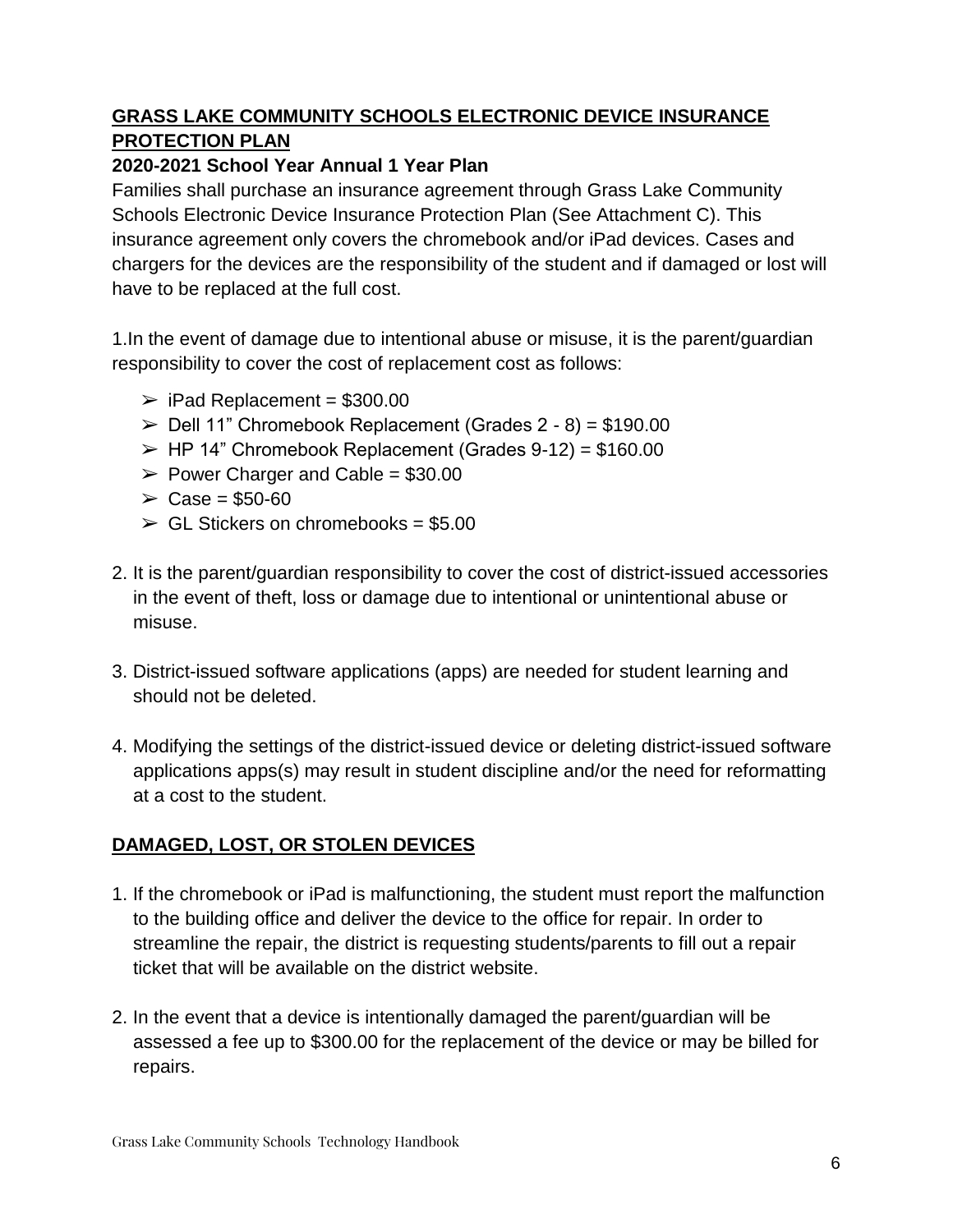- 3. In the event that a district-issued device is lost or stolen, the student and parent/guardian should immediately notify the school administrator. The filing of a police report by the parent/guardian is mandatory for insurance claim processing. In addition, an Electronic Device Insurance Claim Form must be completed (See Attachment D). In the absence of a police report, the parent/guardian will assume responsibility for the full replacement cost.
- 4. In the event that a police report is filed for a lost or stolen device, Grass Lake Community Schools may aid the police in recovering the device. All devices are tagged with an asset label. The label is not to be tampered with or removed.
- 5. Students who leave the district during the school year must return the device, along with any issued accessories, at the time they leave the district. The device and all accessories should be returned to the school's main office. Failure to return a device in a timely fashion may result in legal action or a prorated amount (up to \$300.00). Students who leave the district prior to January 15th will be reimbursed a prorated amount of insurance paid during the current school year. There will not be a refund after January 15th.

#### **STUDENT USE OF DISTRICT TECHNOLOGY**

- 1. **The student should have NO expectation of privacy of materials found on any District owned technology or a school supplied or supported email service.** All District owned technology is the property of Grass Lake Community Schools and as a result may be seized and reviewed at any time.
- 2. **Students must obtain school permission to publish a photograph or video of any school related activity.**

Devices come equipped with a camera and video capacities. As with all recording devices, it is expected that students will ask permission before recording an individual or group.

3. **Students are responsible for bringing their device to school every day unless otherwise directed by a staff member.** 

Failure to bring the device or any other class material(s) does not release the student from their responsibility for class work. If a student repeatedly fails to bring materials to class, including the device, the student will be subject to disciplinary action.

4. **Students are responsible for bringing their device to school fully charged**. A student's repeated failure to bring their device charged may result in disciplinary action.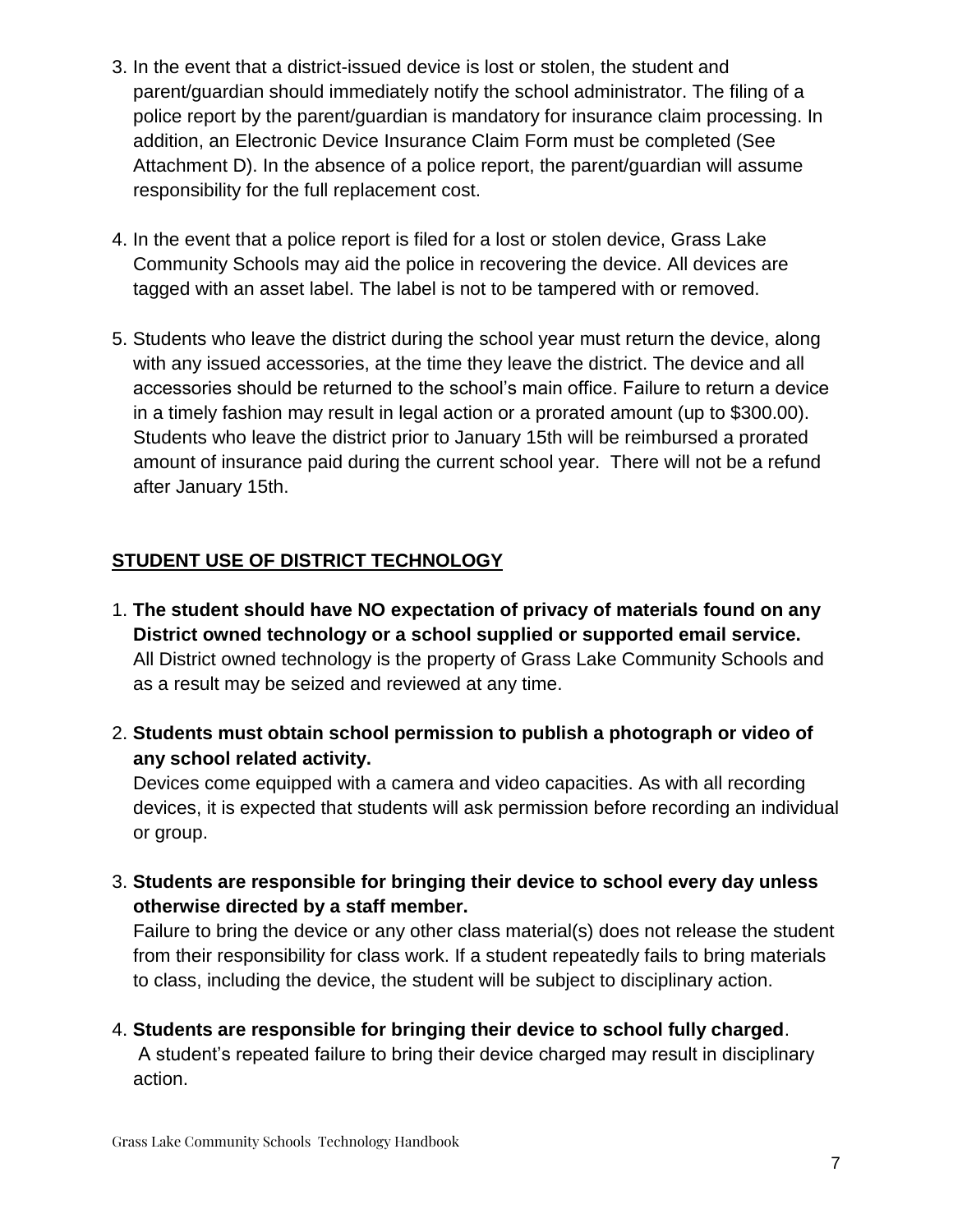- 5. **Inappropriate or provocative images are prohibited** including but not limited to pornographic images, guns, weapons, inappropriate language, threatening language, drug, alcohol, or gang related images. Such actions are subject to disciplinary action. Personalized screen-savers or backgrounds are permitted.
- 6. **Games, music, videos, and sound use, while at school, will be at the discretion of the classroom teacher and building administrator.**
- 7. **The device affords limited electronic storage space.**

As with all electronic files, it is good practice to back up, duplicate, or archive files to an independent storage space. Students may save files to their Google Drive or District Home Directory.

- 8. **The District issued device is designed as a tool for learning.**  Misuses of the device may result in disciplinary action.
- 9. **All students should recognize and guard their personal and private information.** While on the Internet, students shall not reveal personal information, including a home address or phone number, or the address or phone numbers of other students.
- 10. **A student should not share their personal security code with anyone.** Responsibility for the contents/actions of the device rests solely with that individual.
- 11. **Grass Lake Community Schools expects students to take their device home at night for class work and recharging.**

All care, handling and appropriate use that is in effect during the school day shall extend to the use of the device at home.

12. **Grass Lake Community Schools makes no guarantee, written or implied, that materials on the device, including student work, will be safe from deletion or corruption, accidental or otherwise.** 

Backing up files is recommended.

13. **School personnel have the right to limit use of the device at home.**

#### **RETURNING THE CHROMEBOOKS/iPadS**

Students are expected to return the chromebooks/iPads to the school on the last day of school each year.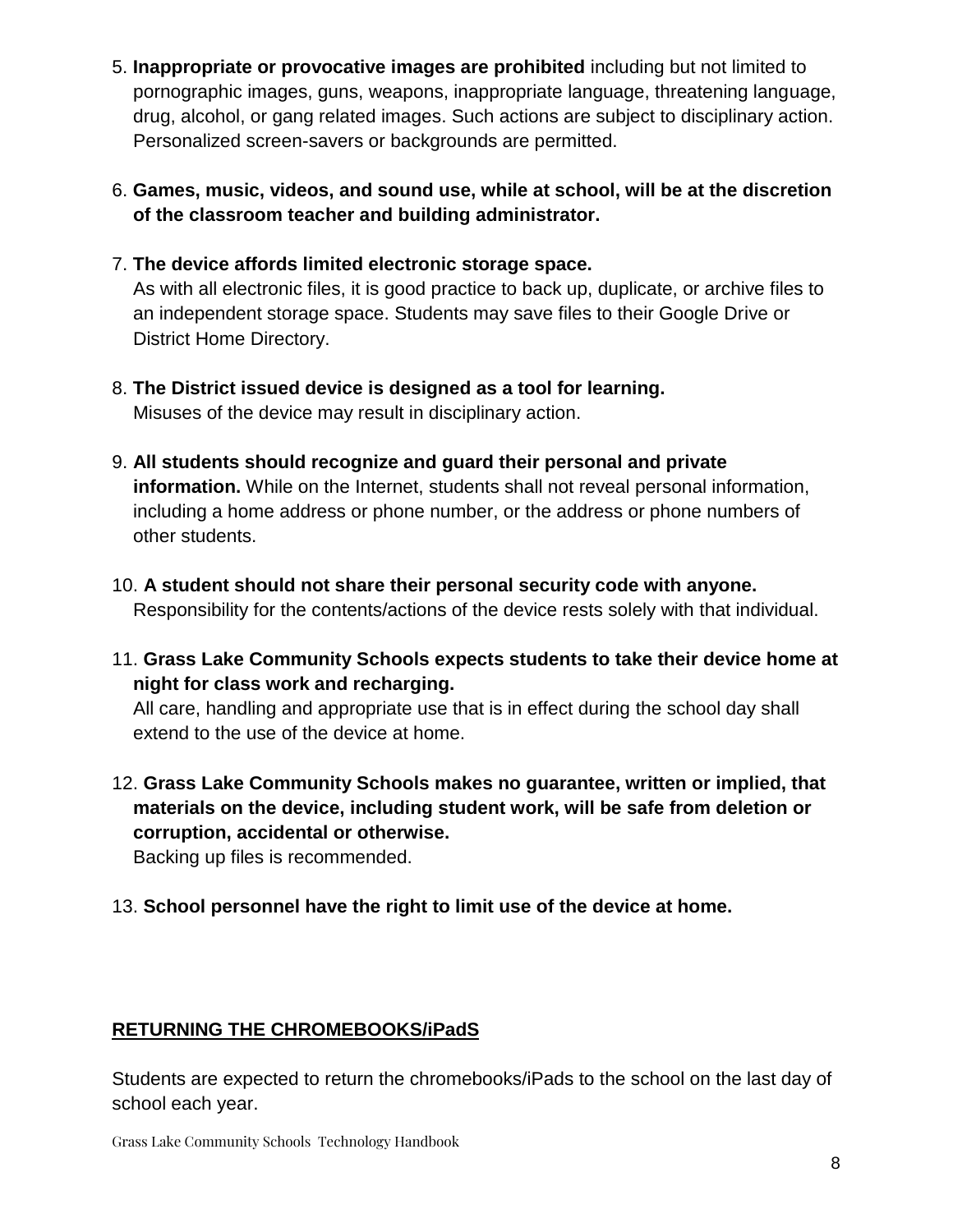#### **PARENT RESPONSIBILITIES**

Your son/daughter has been issued either an iPad or a Chromebook to improve and personalize his/her education this year. It is essential that the following guidelines are followed to ensure the safe, efficient, and ethical operation of this computer:

Supervision of the student's use of the device at home.

A discussion of the family's values and expectations regarding the use of the Internet and email at home.

Supervision of the student's use of the Internet and email.

Please do not not attempt to repair the device, or attempt to clean it with anything other than a soft, dry cloth.

Report to the school any problems with the device.

Make sure the student charges the device nightly.

Make sure the student brings the device to school every day.

Understand that if the student repeatedly comes to school without the device, a plan will be developed that may require you to bring the device to school if it is left at home or disciplinary action may occur.

Make sure the student has a good bag or backpack to transport the device to and from school.

Understand that it is the responsibility of the parent to return the device to school when requested and upon child's withdrawal from Grass Lake Community Schools.

#### **COPPA AND VERIFIABLE PARENTAL CONSENT (CHILDREN UNDER THE AGE OF 13)**

In order for Grass Lake Community Schools to continue to be able to provide your student with the most effective web-based tools and applications for learning, we need to abide by federal regulations that require a parental signature as outlined below.

Grass Lake Community Schools utilizes several computer software applications and web based services, operated not by Grass Lake Community Schools but by third parties. These include Schoology, Powerschool, Google Apps, Apple ID, Moodle, Edmodo, and similar educational programs.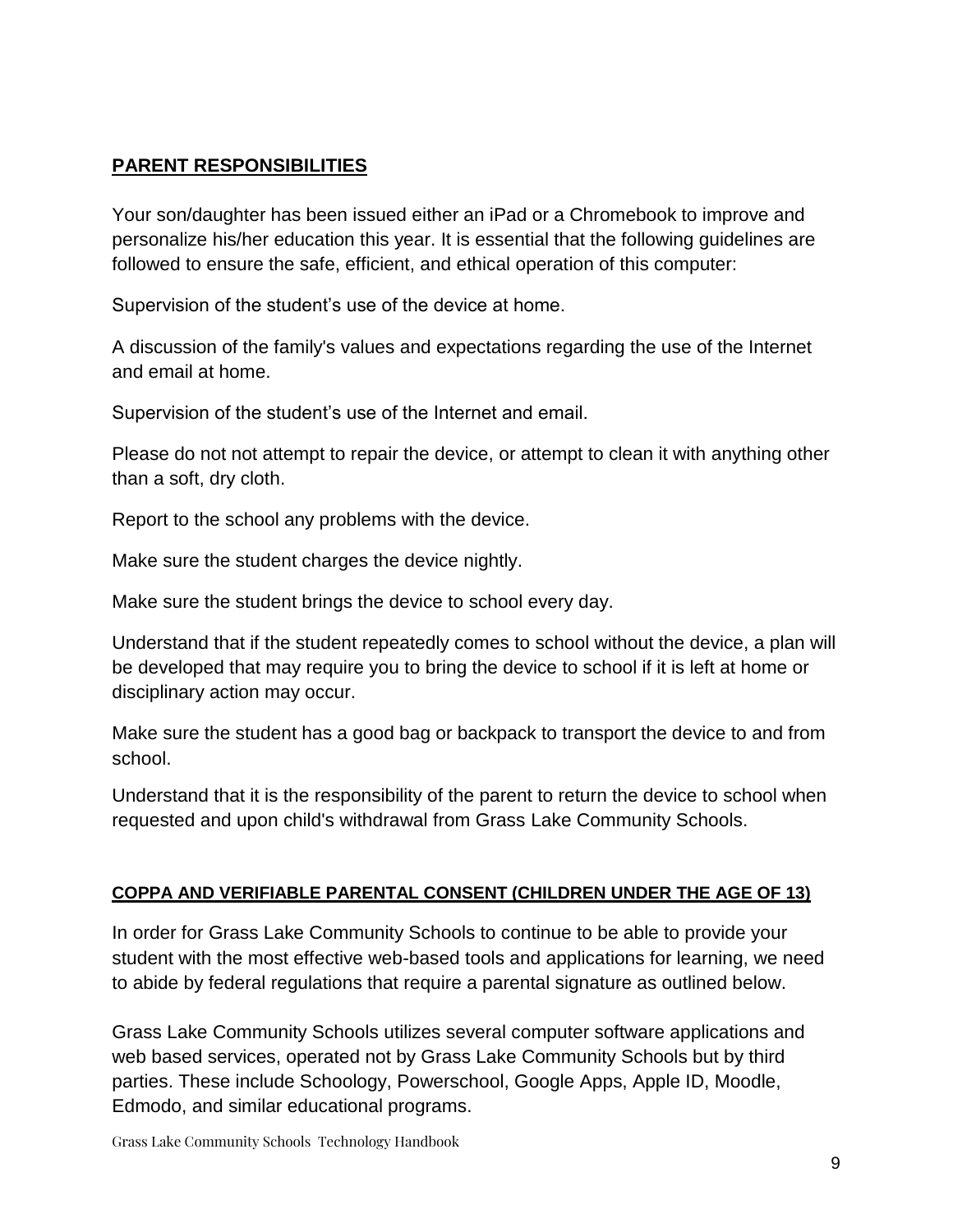In order for our students to use these programs and services, certain personal identifying information, generally the student's name and email address, must be provided to the web site operator. Under federal law, these websites must provide parental notification and obtain parental consent before collecting personal information from children under the age of 13.

The law permits schools such as Grass Lake Community Schools to consent to the collection of personal information on behalf of all of its students, thereby eliminating the need for individual parental consent given directly to the web site operator.

This form will constitute consent for Grass Lake Community Schools to provide personal identifying information for your child consisting of first name, last name, email address and username to the following web operators: Schoology, Powerschool,Google, Follett, DeMarque, B.E. Publishing, Apple, and to the operators of any additional web-based educational programs and services which Grass Lake Community Schools may add during the upcoming academic year.

Please be advised that without receipt of this signed form, your enrollment package will not be considered complete as Grass Lake Community Schools will be unable to provide your student(s) with the resources, teaching and curriculum offered by our learning management system.

#### **FREQUENTLY ASKED QUESTIONS FOR THE ONE-TO-ONE INITIATIVE**

**Q:** Who will receive a device?

**A:** All students in grades K through 12 will be assigned a device. Dependent on the grade level, the students will be allowed to take the device home for use on school related work or projects.

**Q:** Who will receive an iPad?

**A:** All students in grades K through 1 will be assigned an iPad. A determination will be made in the future as to the amount of time the iPads may be used at home.

#### **Q:** Does my student really need a Chromebook/iPad?

**A:** The answer to this question is yes. Today's students learn differently than students did even ten years ago. Technology, which some are completely amazed by, is taken for granted by today's student population. We are in the midst of a change on how material should be presented to the students. There are new learning approaches being introduced into the classrooms across the nation such as blended classrooms, virtual classrooms, just to name a few. Teachers are constantly being challenged to devise new strategies and project-based learning that will present their content in a manner that connects to the students. Digital instruction is progressing faster and faster each year. Devices that are capable of connecting to the internet in order to deliver instruction in today's learning environment are essential. They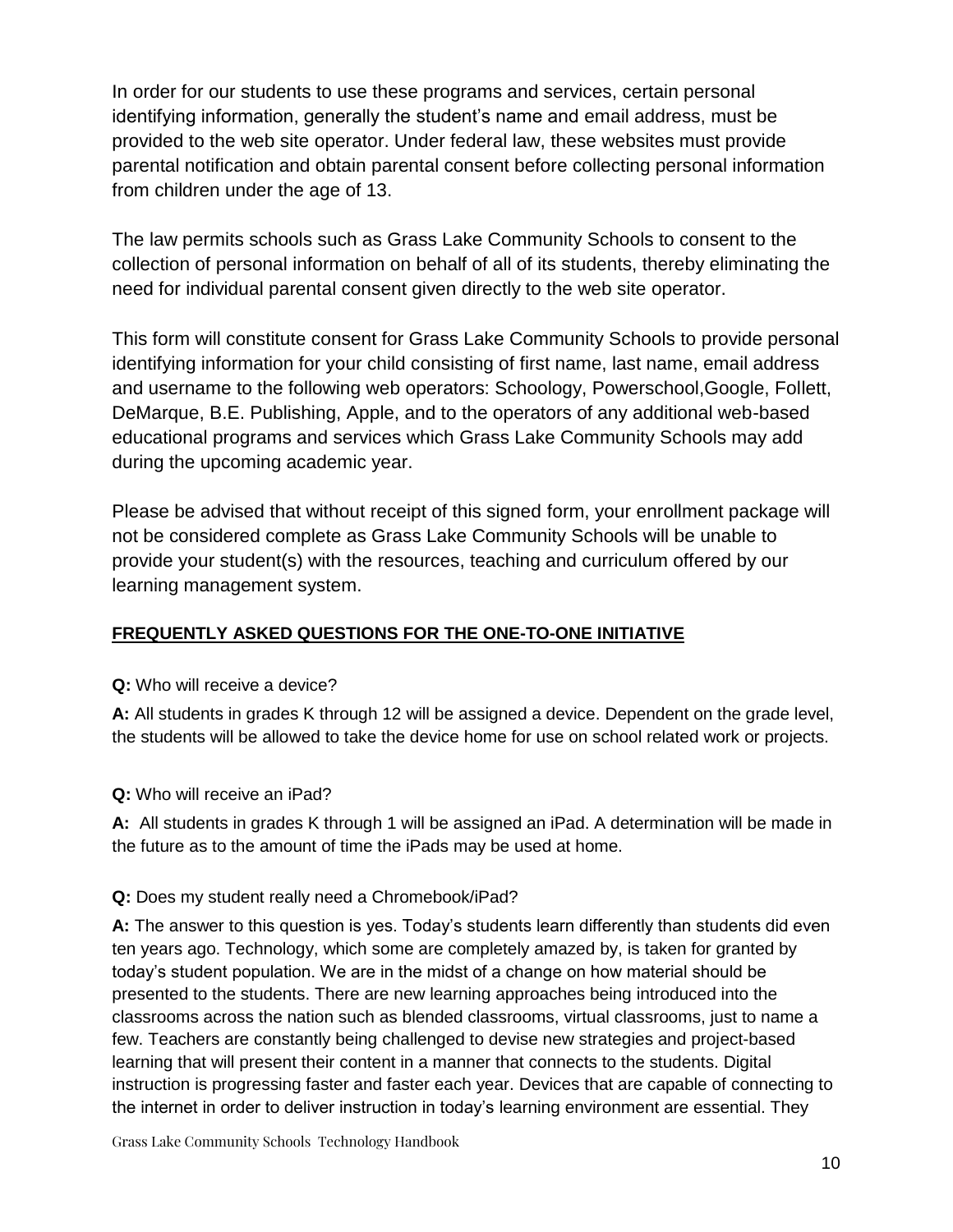provide learners with more control over the manner in which they learn such as time, place, and pace for studying.

#### **Q:** Is there insurance for the devices?

**A:** The school district has prepared an insurance plan/program to enable students to use the devices. Students/Parents need to enroll in the Grass Lake Community Schools Electronic Device Insurance Protection Plan. *The Electronic Device Insurance Protection Plan is for the device only. Any cost for damage to the case or to the power cord that requires repair or replacement will be the responsibility of the student.* Staff and students are responsible for returning the equipment in good working condition.

**Q:** How much does the insurance program provided by Grass Lake Community Schools cost?

**A:** Insurance is \$25 per device per year with a \$75 total cap per family per year for grades K-12. If the device is damaged, the first claim is free. If there are subsequent claims, a \$5.00 copay will be collected for the second and third claims. After three claims, the parent/guardian will be responsible for the full cost of repair limited to parts and not including labor. Early College students will pay \$25.00 and are not included in the family cap. *Families who are eligible for the free and reduced food services programs need to contact the building offices for further information. (Please see attachment C)*

#### **Q:** What happens if my device is damaged, lost, or stolen?

**A:** The technology device is the responsibility of the student. Each Chromebook and iPad comes with a limited warranty program. Should a Chromebook or iPad be damaged, lost, or stolen the student and parent/guardian should immediately notify school administration. The filing of a police report may be required to complete the "One-To-One Device Insurance Claim Form". If the Chromebook or iPad is damaged intentionally, the student will be charged the total amount needed to repair or replace the device, case, and software that has been purchased by the school. The filing of a police report may be completed if vandalism is suspected. If the Chromebook or iPad is stolen, the filing of a police report by the parent/guardian will be required. The Grass Lake Community School District may deploy software that may aid in the recovery of the device.

**Q:** Is the Chromebook/iPad durable enough to stand up to typical student usage?

**A:** All Chromebooks and iPads are being issued with a protective case to help prevent damage, but need to be handled with care.

#### **Q:** Do parents need/have to sign a contract?

**A:** Parents and students must sign *a Parent Responsibility Agreement* whether device stays on campus or not, and *an Insurance Form*.

**Q:** What happens if I do not sign the agreements for my child?

**A:** Your student will not be issued a device.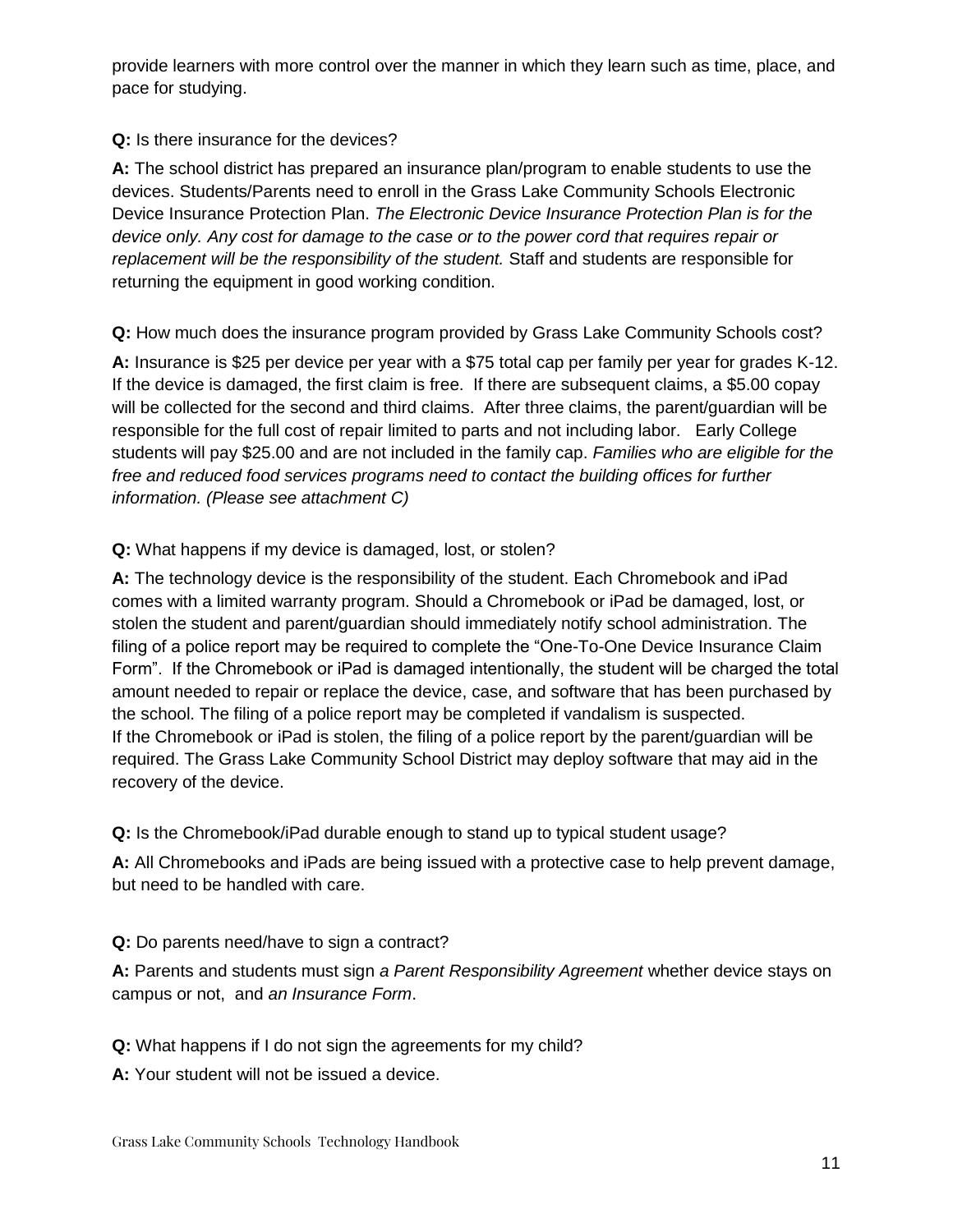**Q:** Will the digital devices contain all of the student's textbooks?

**A:** While movement to digital textbooks is in our plans, we are not ready to totally replace student textbooks with digital textbooks at this time.

**Q:** What about the impact of reading a computer screen vs. a hard copy of material?

**A:** The teachers in the district will continue to utilize hard copy material as needed.

#### **Q:** Will the Chromebooks/iPads be filtered for student-accessed content?

**A:** Grass Lake Community Schools belongs to the Jackson Intermediate School District Technology Consortium. The consortium has invested in iBoss which is a filter that is provided both on campus and off campus including the home.

**Q:** Will the Chromebooks/iPads be password protected?

**A:** Pass codes/words will be required at the time of the setup for all Chromebooks and iPads to protect the security of the students and their work.

**Q:** Will students be able to download apps?

**A:** All requests for additional software and or apps should be requested through the student's teacher. Applications to be installed will be provided by the District Technology Team.

#### **Q:** Who will repair the inoperable Chromebooks/iPads?

**A:** The Grass Lake Community Schools staff and the Jackson Intermediate School District staff will be responsible for scheduling any repairs for the devices. The school district has hired an employee to assist with device repair for both the students and the staff. When devices are sent out for repair, another device will be provided on loan for the student until repairs are completed. A repair ticket will be made available through the website for the students and/or parents to fill out to communicate the problem the device is having.

**Q:** What if I don't want my child to bring their Chromebook/iPad home?

**A:** Each school building will provide an area where students can store and charge their Chromebook/iPad overnight. However, students will be encouraged to use the devices at home as they will be an integral part of student instruction homework and will be needed to understand the material and complete work.

**Q:** Should the charger and cord be brought to school?

**A:** No, the charger should be kept at home and not brought to school. This will ensure that there is less opportunity for damage to the charger and cord. The devices should be charged at home every night.

**Q:** What if I wish to use my personally owned device instead of the Districts?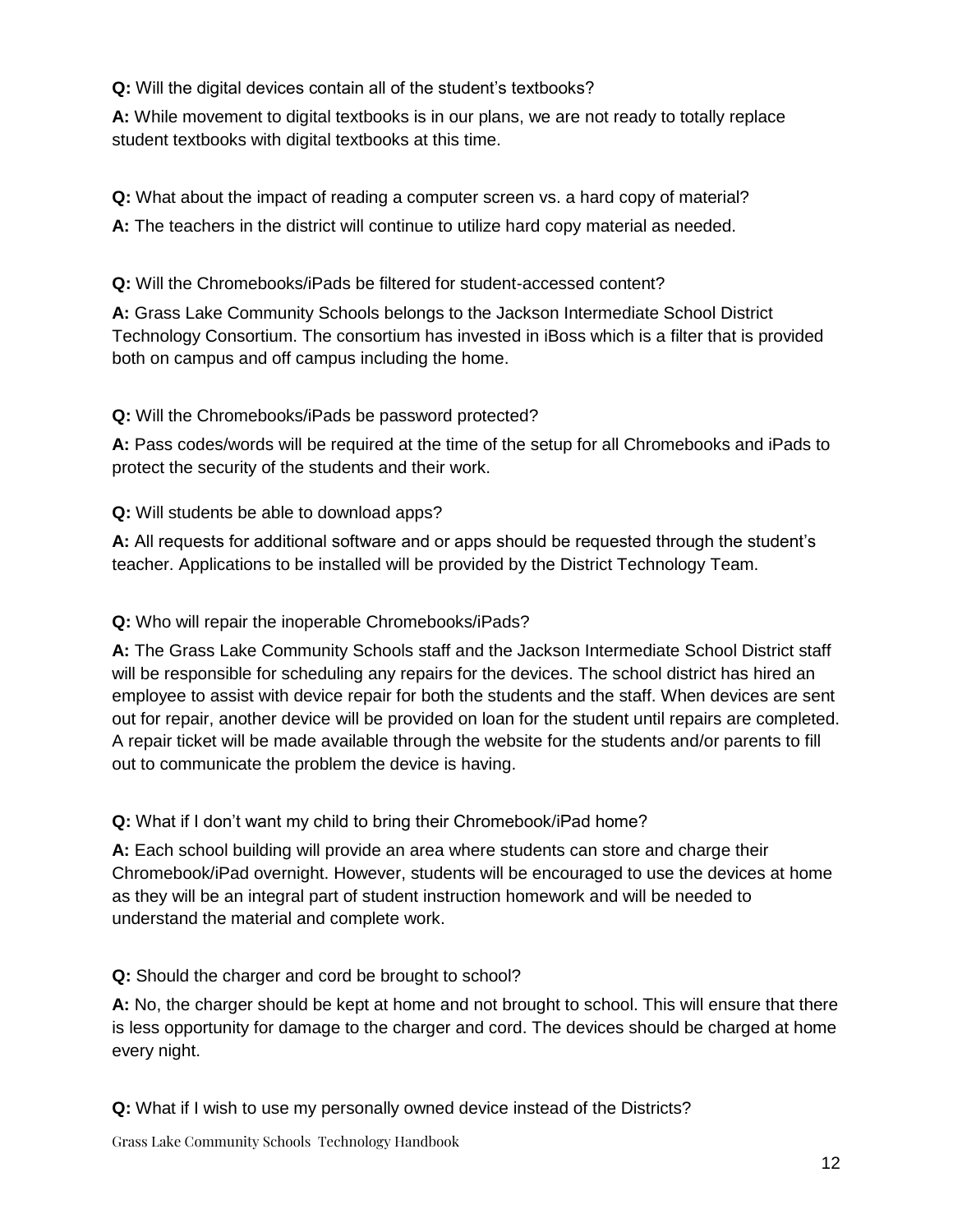**A:** Parents will have the option of having their student use a personal device at home, but all students will be expected to use the district assigned Chromebooks/iPads at school to allow teachers to plan for uniform and consistent instruction.

**Q:** Will students be able to keep their Chromebooks/iPads during the summer?

**A:** No. Students will have to turn in their Chromebooks/iPads by the end of the school year so the IT staff can service and update them for the following school year.

**Q:** If we do not have Internet access at home, are there other options for my student?

**A:** Grass Lake Community Schools will be open from 7:30am - 4:00pm Monday through Friday and additional times as posted. Students are welcome and encouraged to use the libraries in the morning and afternoon.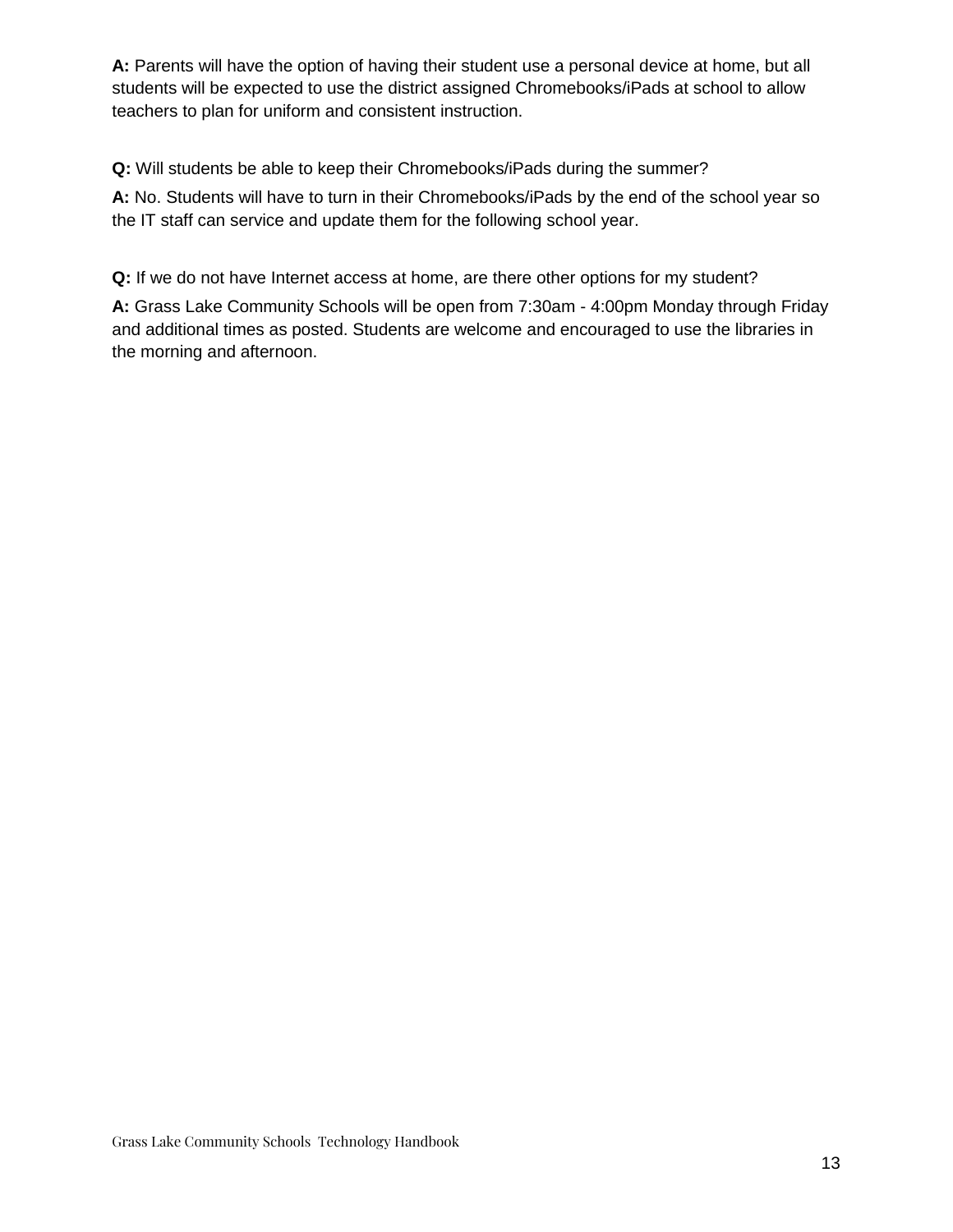

All use of technology and the identified electronic devices shall be consistent with the goals of the educational and instructional goals of Grass Lake Community Schools. This Responsible Use Agreement describes the expectations for Grass Lake Community Schools students for all use of electronic devices on school grounds, whether district provided or privately owned.

The Electronic Device Policy may be accessed on the school district website at www.grasslakeschools.com

#### **I Understand:**

- $\triangleright$  I will always supervise my electronic device(s) and when I am not using my electronic device it will be stored in a secure or locked environment.
- $\triangleright$  My electronic device(s) will always be in the provided case. However, I understand electronic devices are still vulnerable to damage if dropped, thrown, smashed, or crushed. I will use care when carrying it and placing it in a carrying bag or backpack.
- $\triangleright$  I will not apply any permanent marks, decorations, or modifications to an electronic device other than those provided by Grass Lake Community Schools.
- $\triangleright$  I will not remove any identifying barcodes or stickers on electronic device(s).
- $\triangleright$  I will only use the electronic device that has been assigned to me, unless directed otherwise by a teacher or other staff member.
- $\geq 1$  am responsible for the care and protection of electronic devices, and I will report any damage or malfunction of an electronic device immediately to a teacher or school district employee.
- $\triangleright$  I will not attempt to repair any district provided electronic device or gain access to the internal electronics.
- $\triangleright$  I will report the loss or theft of an electronic device immediately.
- $\triangleright$  I agree to return the district provided electronic device issued to me and the case, plug, and cord in excellent condition at the end of the school year or upon termination of enrollment in Grass Lake Community Schools for any reason.
- $\triangleright$  I will not expose my electronic device(s) to fluids or excessive temperatures (hot or cold) or other environment that can damage the battery or electronics. Should exposure to extreme temperatures occur I will allow electronic devices to reach a normal room temperature before restarting them.
- $\triangleright$  If I identify a security problem on my electronic device, I will notify school staff and will not show the problem to other users.
- $\triangleright$  I will keep my account and password confidential.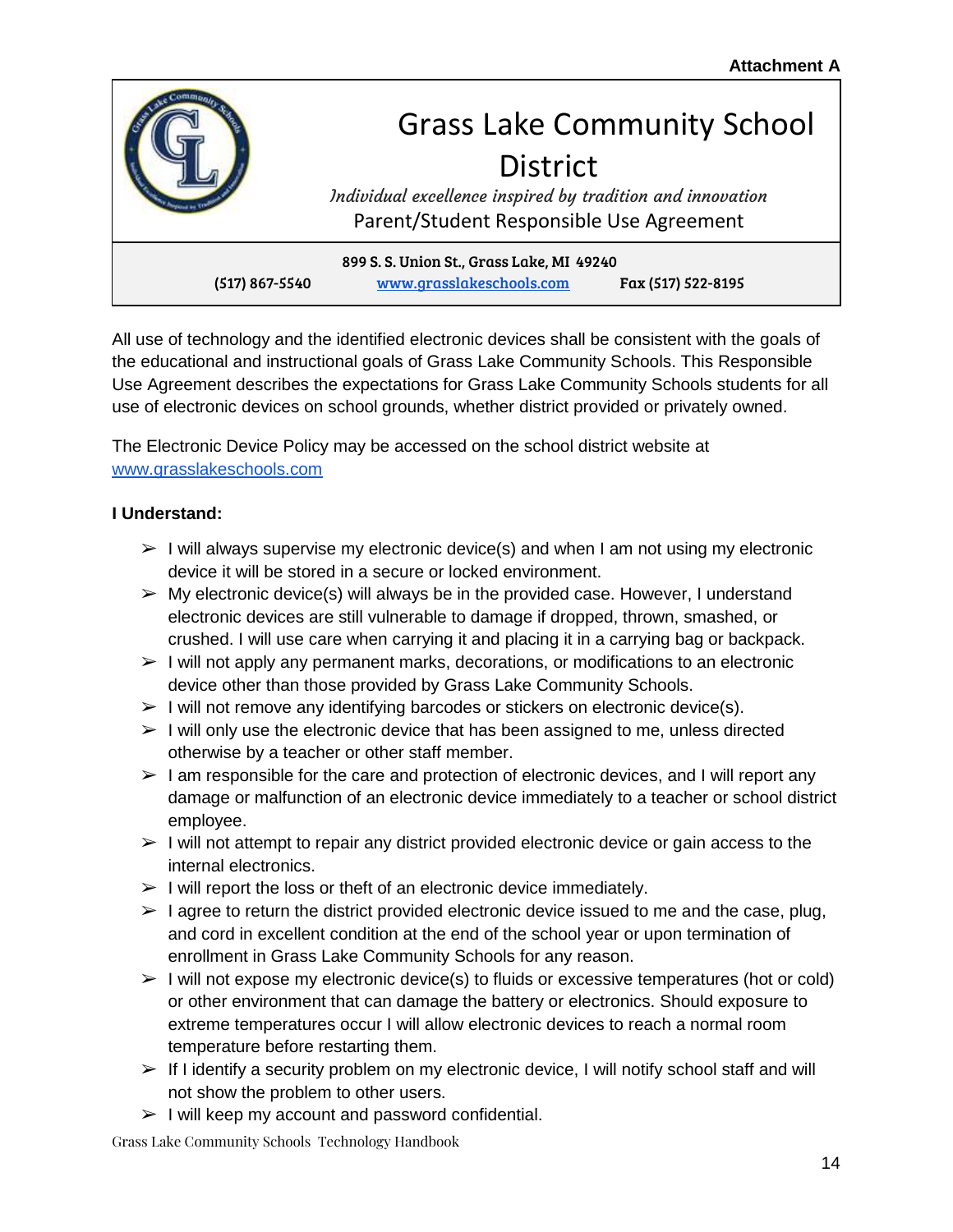- $\triangleright$  I will not use another individual's account. I will only use authorized accounts set up by the school district and my own, personal account(s).
- $\triangleright$  I will only access educationally appropriate applications or websites as instructed by school staff.
- $\triangleright$  I will only connect with groups, online forums and wikis, blogs, web pages, subject area experts, other schools, etc. after getting permission from parents or teachers and while being supervised by them.
- $\triangleright$  Even with filters in place, my parent or quardian will monitor my use of district provided electronic devices outside of the school environment in order to protect me from potentially dangerous or inappropriate content.
- $\triangleright$  I will follow the policies of the Grass Lake Community Schools, the quidelines outlined by my school and classroom teachers, and this Responsible Use Agreement at all times.

#### **Educationally Beneficial Behavior**

- $>$  I will come to school each day with my electronic device fully charged.
- $\triangleright$  During instructional time I will only access and utilize applications or websites to which I am directed or instructed either by my teacher or as required by my assignments.
- $\triangleright$  I will not use an electronic device(s) to engage in academic dishonesty (cheating).
- $\triangleright$  I will not use an electronic device(s) to access, submit, post, publish, or display any defamatory,inaccurate, abusive, obscene, profane, sexually oriented, threatening, racially offensive, harassing, or illegal material.

#### **Being Respectful with an Electronic Device**

- $\triangleright$  I will only use a technology device(s) in a manner that promotes positive, kind, respectful, and appropriate communication between teachers, students, parents, and members of our community.
- $\geq 1$  will use good judgment when using the camera and microphone. I will not use them to take obscene, inappropriate, illicit, embarrassing, or sexually explicit photos, videos, or recordings. I understand that use of any camera in a bathroom or locker room is strictly prohibited and illegal.
- $>$  I will make no attempt to harm or destroy hardware, software, or data of another user, the Internet, or any other network.
- $\geq 1$  understand that the electronic device issued to me remains the property of Grass Lake Community Schools.

Student conduct is being monitored and evaluated by district staff, which includes, but is not limited to: administrators, teachers, school resource officers, coaches, chaperones, and bus drivers. All staff members, students, community members or parents can make a report if a user may have possibly violated the policies of the district regarding the use of technology. The failure of any user to follow these expectations may result in that user's privileges being denied, revoked, or suspended at any time. **In the event of disciplinary action, completion of all classwork remains the responsibility of the students.**

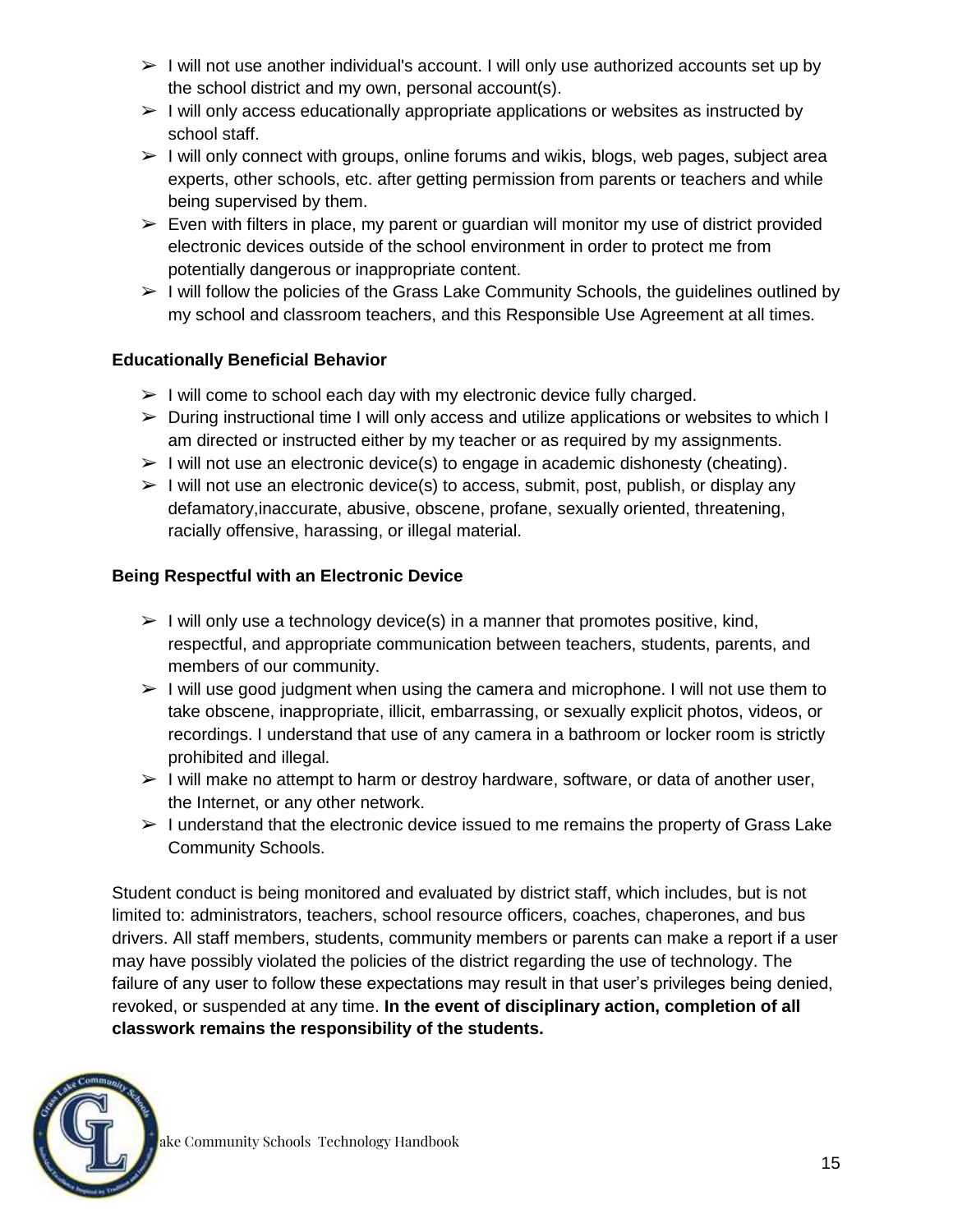*(To be turned in prior to using electronic devices at school or receiving a student device.)* Parents/Guardians and students should read through the packet together and each sign this form.

#### **Parent or Guardian:**

As the parent or guardian of \_\_\_\_\_\_\_\_\_\_\_\_\_\_\_\_\_\_\_\_\_\_\_\_\_\_\_\_\_\_\_\_\_\_, I have read, understand, and agree with the stipulations outlined in the Grass Lake Community Schools Responsible Use Policy and the Grass Lake Community Schools Electronic Device Insurance Protection Plan.

I understand that such conditions include:

- ❖ Filters will be installed on district provided electronic devices and on the district networks.
- ❖ Filters will also be installed whenever logging into the district network.
- ❖ Internet usage will be monitored for all electronic devices logged onto the network while on the school premises.
- ❖ Supervising electronic device use away from school, including filtering, is my responsibility as a parent or guardian.
- ❖ As part of instructional practice, a district provided electronic device will be issued to my student for use at school even if I choose not to have the device come home.
- ❖ Participation in the Electronic Device Accident Protection Plan or equivalent is required.
- ❖ I understand that my signature below signifies that this form is binding throughout my student's school career at Grass Lake Community Schools.

| Parent or Guardian's Name (please print) | Parent or Guardian's Signature | Date |
|------------------------------------------|--------------------------------|------|
| Parent or Guardian's Name (please print) | Parent or Guardian's Signature | Date |

#### **Student:**

- ❖ I will follow the rules, policies and procedures described in the Grass Lake Community School Electronic Device Handbook and by District staff at all times.
- ❖ I understand that any use of an electronic device at school is also governed by Grass Lake Community Schools policies.
- ❖ I understand that violating these rules, policies and procedures through electronic device misuse may result in disciplinary actions as explained in the Grass Lake Community Schools Handbook and Grass Lake Community School Board of Education policies.
- ❖ I understand that my signature below signifies that this form is binding throughout my educational career at Grass Lake Community Schools.

\_\_\_\_\_\_\_\_\_\_\_\_\_\_\_\_\_\_\_\_\_\_\_\_\_\_\_\_\_\_\_\_\_ \_\_\_\_\_\_\_\_\_\_\_\_\_\_\_\_\_\_\_\_\_\_\_\_\_\_\_\_\_\_\_\_\_\_\_\_\_\_\_\_\_\_

Student's Name (please print) Student's Signature Case of Date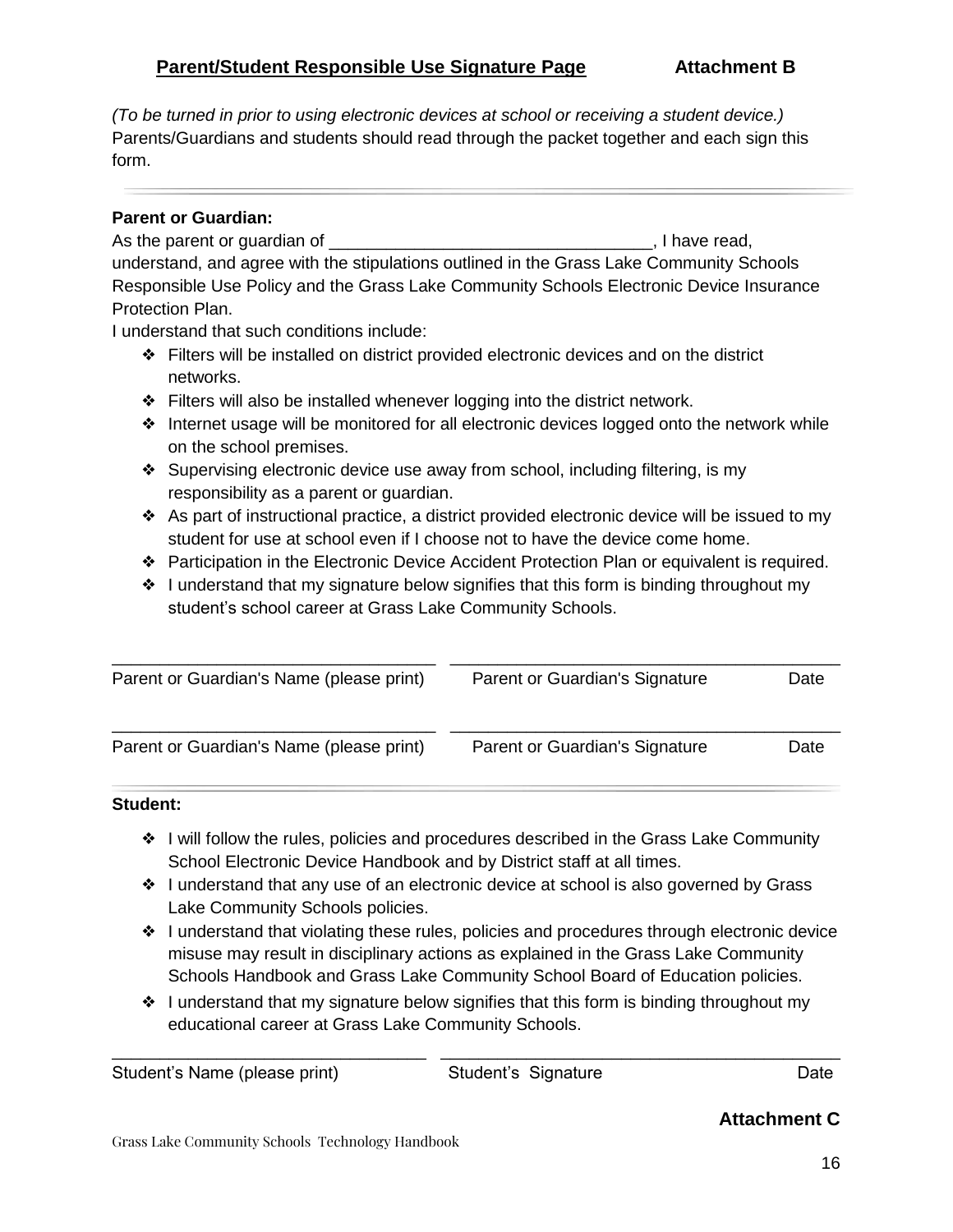

# Grass Lake Community School District

Individual excellence inspired by tradition and innovation Electronic Device Insurance Protection Plan

 899 S. S. Union St., Grass Lake, MI 49240 (517) 867-5540 www.grasslakeschools.com Fax (517) 522-8195

Grass Lake Community School District (GLCS) is providing and administering an accident protection as part of our current digital learning initiative. Enrollment in this plan is required for anyone planning to take a school district electronic device home who has not otherwise provided evidence of coverage that is acceptable to the district and equal to or greater than what is indicated in this agreement. This plan covers "accidental damage" to the electronic device and is designed to limit individual financial responsibility for any damage as described in the coverage section below. Each school year the annual premium begins coverage for all electronic devices provided by the school district for use by individual staff members or students.In addition, each electronic device is covered under a manufacturer's warranty that covers the normal operation of the electronic device to ensure that it is functioning properly.

#### **Program Rate/Coverage**

- \$25 annual premium
- \$5 copay for  $2^{nd}/3^{rd}$  device claims
- Full repair coverage after third claim
- Limit of Liability: \$300 annually for each separte electronic device.

#### **Effective Coverage/Expiration Date**

- Effective Date: Based on the receipt of signed agreement.
- **Expiration Date: Last day of** employment/enrollment for the current school year or one year from the date of the last signed agreement with GLCS**.**

#### **Coverage**

- Accidental Damage: Pays for accidental damage caused by liquid spills, drops, or any other unintentional event.
- Theft: Pays for loss or damage of the electronic device due to theft. The claim requires a police report tobe filed.
- Fire: Pays for loss or damage of the electronic device due to fire. The claim must be accompanied by an official fire report from the investigating authority.
- Electrical Surge: Pays for damage to the electronic device due to an electrical surge.
- Natural Disasters: Pays for the loss or damage of the electronic device caused by natural disasters.

#### **Exclusions**

- Will not pay if damage or loss occurs in conjunction with dishonest fraudulent, intentional, negligent or criminal act. Individuals will be responsible for the full amount of the repair/replacement.
- Consumables: Including but not limited to the case (\$60); the charger (\$30)
- Cosmetic damage that does not affect the functionality of the device. This includes but is not limited to scratches, dents, and broken plastic ports/parts or port covers.
- Individuals will be responsible for full cost of repairs after the third claim
- Voiding the manufacturer's warranty by tampering with device or system software.
- GLCS is not liable for any loss, damage (including incidental, consequential, or punitive damages) for expense caused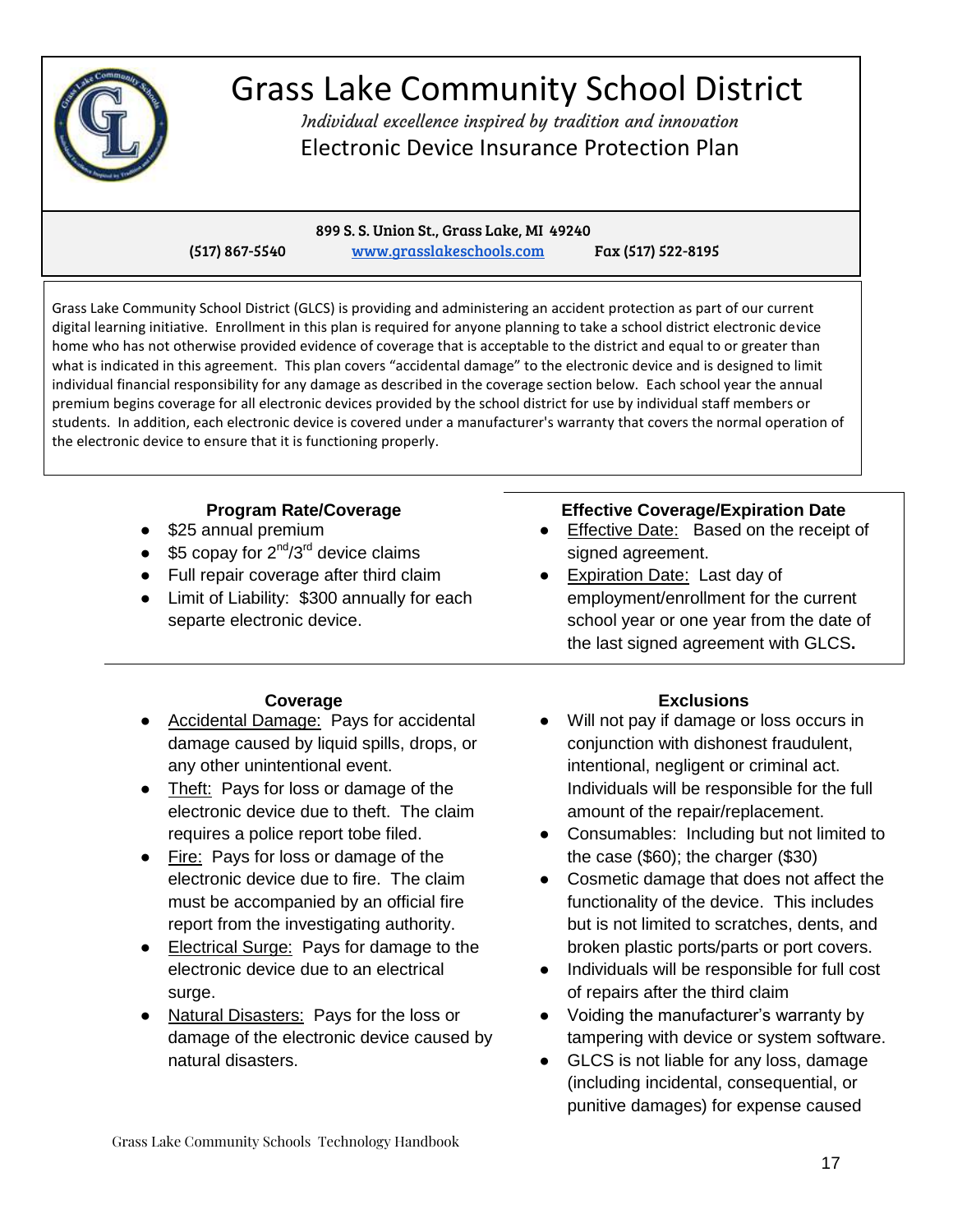directly or indirectly by the equipment.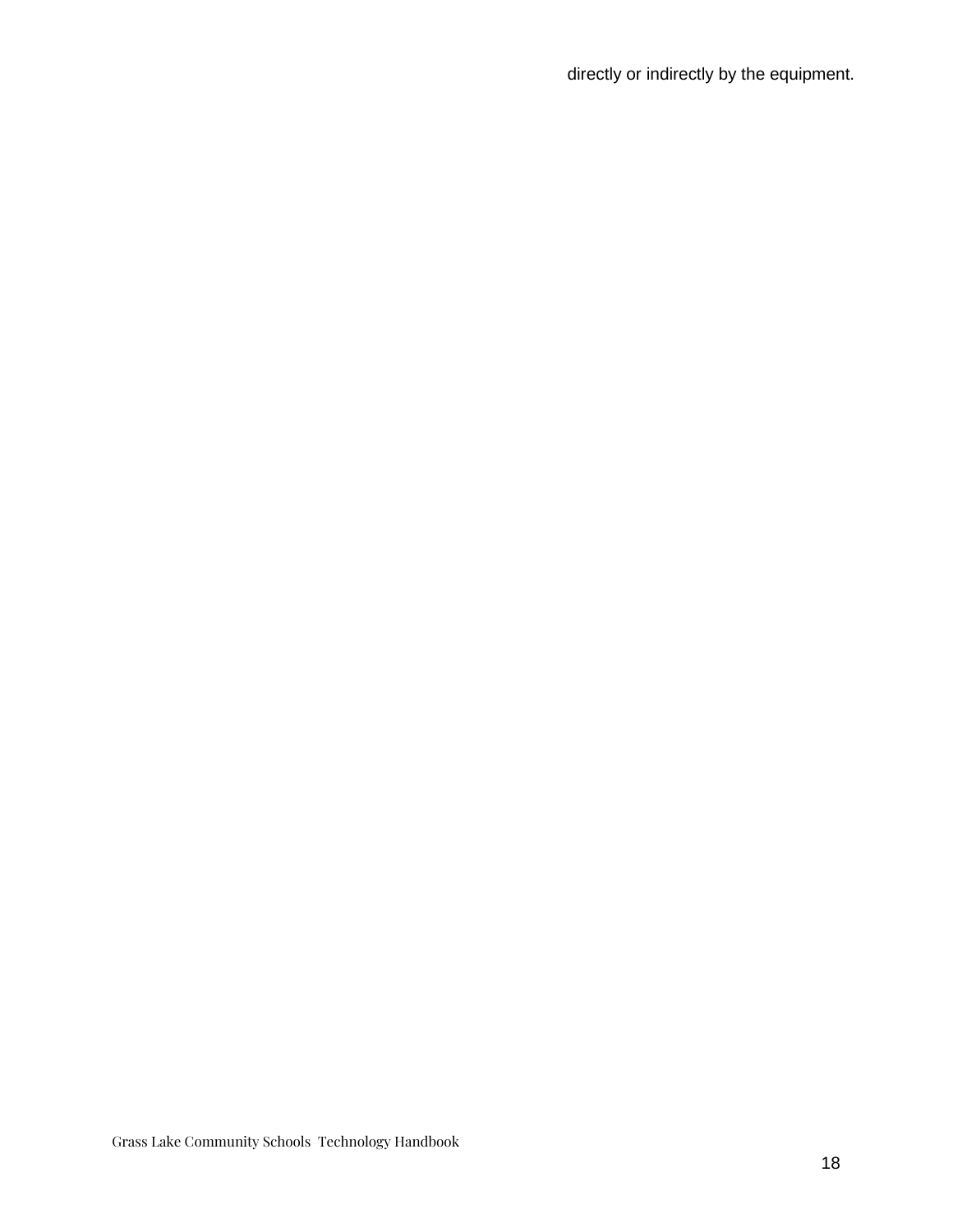

## Grass Lake Community School District

Individual excellence inspired by tradition and innovation

### **Electronic Device Insurance Protection Plan**

| Child's Name           | GRADE:      |
|------------------------|-------------|
| Parent/Guardian Name   |             |
| <b>Mailing Address</b> |             |
| City, State, Zip       |             |
| Home Phone:            | Cell Phone: |

**I WILL participate** in the Grass Lake Community School District's Electronic Device Accident Protection Plan. I agree to the provisions outlined in the policy terms and understand that:

- Enrollment in this program is required.
- **A \$5.00 copay will be collected for second and third claims for device repairs; subsequent repair costs will be the responsibility of the individual in full limited to parts and not including labor.**
- The policy only covers the school issued electronic device and does not cover the charger, case or stickers.
- This policy does not cover cosmetic damage that does not impair the use of the electronic device; including, but not limited to: scratches, dents, and broken plastic parts or connection ports.
- Damage as a result of a violation of the Electronic Device User Agreement is not covered; including, but is not limited to: dishonest, fraudulent, intentional, negligent, or criminal acts.
- Damage to the device is still the responsibility of the individual employee or student.
- Liability is limited to the replacement/repair of the device; no additional liability is implied or assumed.
- Opening the casing of the device to expose its internal components or hacking the operating system voids warranties and is not covered by this policy. Physically tampering with or hacking the operating system in an attempt to modify a device removes manufacturer protections.
- Devices covered by this protection plan must be in an approved case. Damage that occurs in transit to or from the school site or school activities when the device is not housed in an approved case is not covered under this policy.
- Enrollment in this program does not cover: Dishonest, Fraudulent, Intentional, Negligent/Criminal Acts.
- The enrollment cost is non-refundable. If student leaves the district before January 15 this amount will be prorated.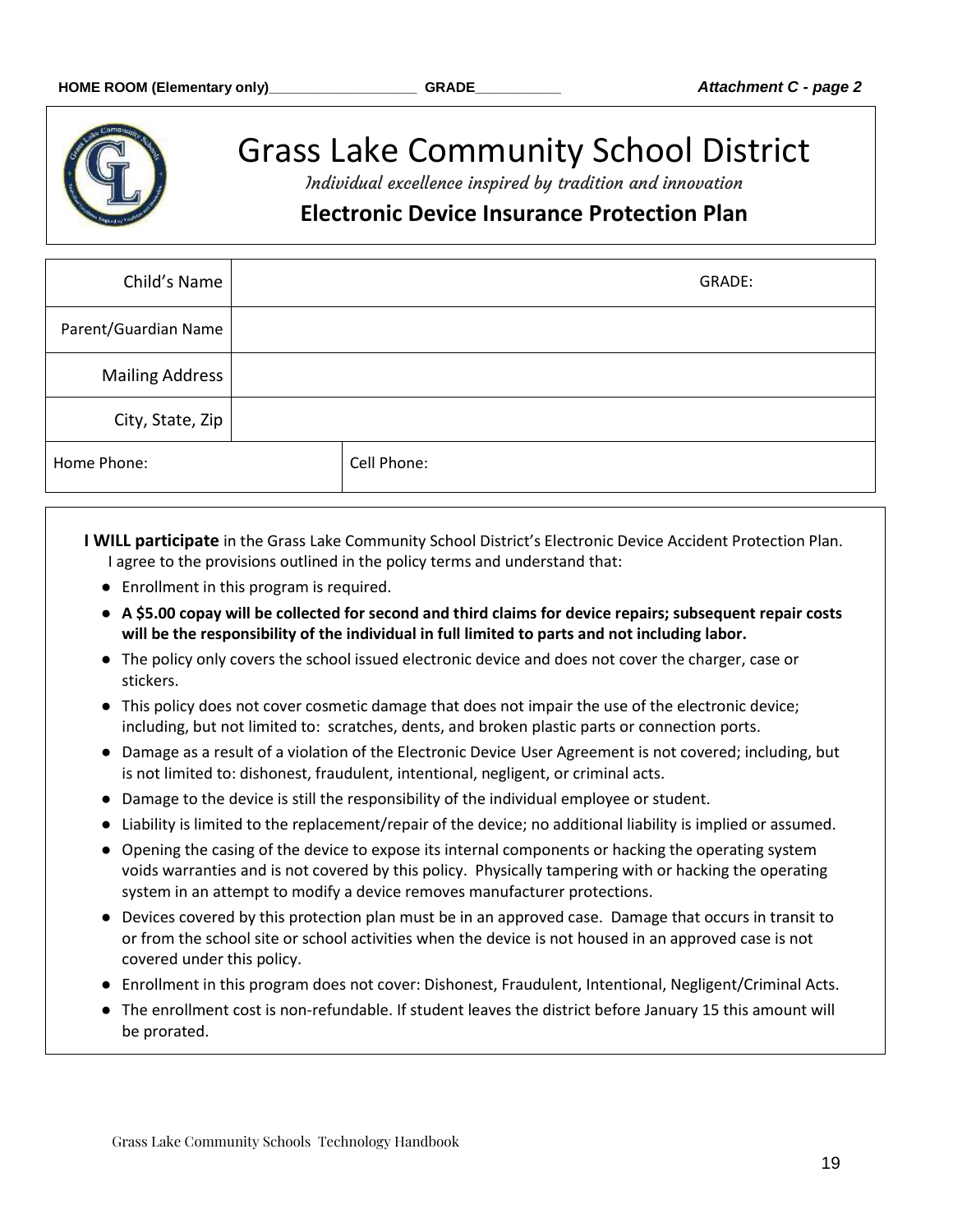| Employee/Student Name:                                                |         |                           |           |           |         |                     |
|-----------------------------------------------------------------------|---------|---------------------------|-----------|-----------|---------|---------------------|
|                                                                       | Printed |                           | Signature |           |         | Date                |
| Parent or Guardian Name:<br>(For students only)                       | Printed |                           |           | Signature |         | Date                |
| <b>Office Use Only: Payment Information:</b><br>Paid<br><b>NOTES:</b> |         | FORM OF PAYMENT: (circle) |           | Cash      | Check # |                     |
|                                                                       |         |                           |           |           |         | <b>Attachment D</b> |

|                                  | <b>Grass Lake Community School District</b><br>Individual excellence inspired by tradition and innovation<br><b>Device Accident Claim Form</b>                                                                                                                                             |                    |
|----------------------------------|--------------------------------------------------------------------------------------------------------------------------------------------------------------------------------------------------------------------------------------------------------------------------------------------|--------------------|
| (517) 867-5540                   | 899 S. Union St., Grass Lake, MI 49240<br>www.grasslakeschools.com                                                                                                                                                                                                                         | Fax (517) 522-8195 |
| concerning this protection plan. | Please fill out this claim form and submit it immediately to your school administrative office.<br>Please refer to the declaration page for coverage information. Coverage is not afforded where<br>any person has knowingly concealed or misrepresented any material fact or circumstance |                    |
|                                  |                                                                                                                                                                                                                                                                                            |                    |
|                                  |                                                                                                                                                                                                                                                                                            |                    |
|                                  |                                                                                                                                                                                                                                                                                            |                    |
|                                  |                                                                                                                                                                                                                                                                                            |                    |
|                                  |                                                                                                                                                                                                                                                                                            |                    |
|                                  | If claiming vandalism, fire, or theft, did you notify police?                                                                                                                                                                                                                              |                    |
|                                  |                                                                                                                                                                                                                                                                                            |                    |
|                                  |                                                                                                                                                                                                                                                                                            |                    |
| Describe Damages:                |                                                                                                                                                                                                                                                                                            |                    |
|                                  | Describe, in detail, the circumstances of your incident:                                                                                                                                                                                                                                   |                    |

\_\_\_\_\_\_\_\_\_\_\_\_\_\_\_\_\_\_\_\_\_\_\_\_\_\_\_\_\_\_\_\_\_\_\_\_\_\_\_\_\_\_\_\_\_\_\_\_\_\_\_\_\_\_\_\_\_\_\_\_\_\_\_\_\_\_\_\_\_\_\_\_\_\_\_\_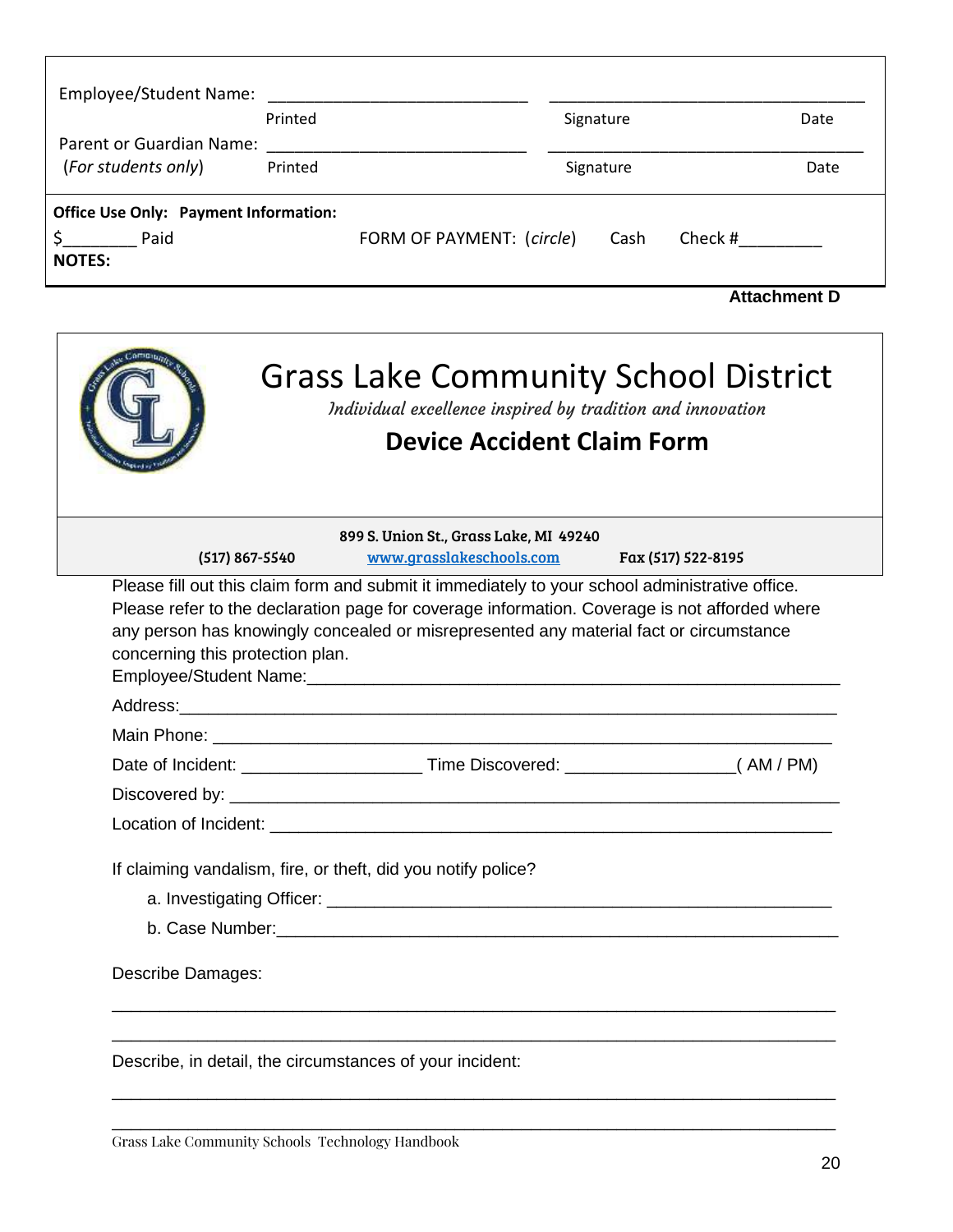The above statement is true and correct to the best of my knowledge.

| Name:<br><b>Printed</b>         |           | <b>Signature</b> | <b>Date</b> |
|---------------------------------|-----------|------------------|-------------|
| <b>For Office Use Only</b>      |           |                  |             |
| Claim Type (circle one):        | Damage or | Lost/Stolen      |             |
| Number Prior Claims: __________ |           |                  |             |
|                                 |           |                  |             |



#### **PARENT CHECKLIST FOR THE ONE-TO-ONE INITIATIVE**

**In order to have a device (either a chromebook or iPad) assigned to your student, the following tasks must be completed.** 

| <b>Item to be Completed</b>                                                                                                                              | <b>Check if Completed</b> |
|----------------------------------------------------------------------------------------------------------------------------------------------------------|---------------------------|
| Attend a mandatory One-to-One Parent Orientation Meeting                                                                                                 | Date:                     |
| Read and sign the Parent/Student Responsible Use Agreement                                                                                               |                           |
| Read, complete and sign the Electronic Device Insurance Protection Plan                                                                                  |                           |
| Pay the annual insurance fee for the Electronic Device Insurance<br>Protection Plan (\$25.00/student per year -- \$75.00 maximum per family<br>per year) |                           |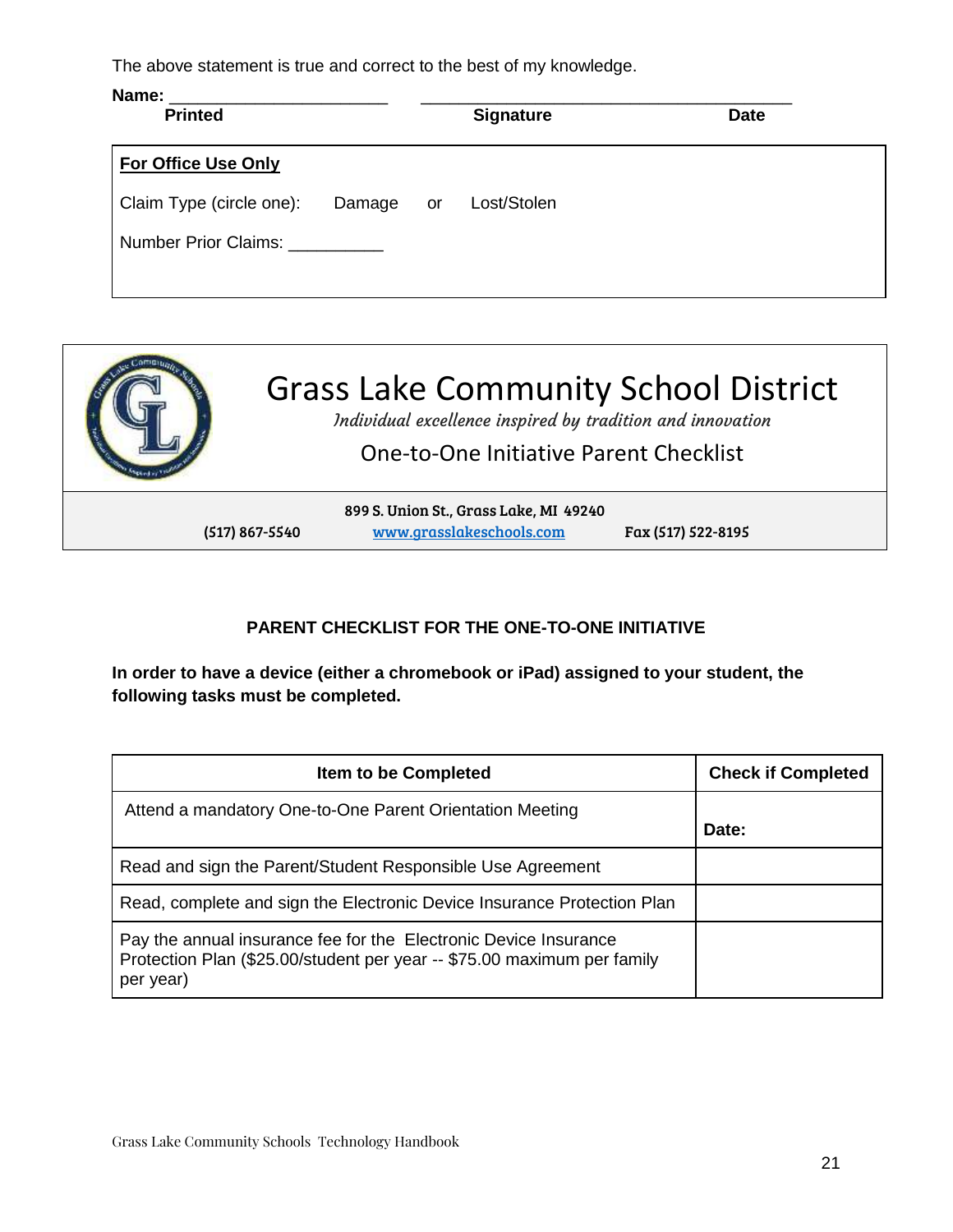

# Grass Lake Community School District

Individual excellence inspired by tradition and innovation

One-to-One Initiative Home Use Checklist

899 S. Union St., Grass Lake, MI 49240 (517) 867-5540 www.grasslakeschools.com Fax (517) 522-8195

#### **PARENT CHECKLIST FOR HOME USE FOR THE ONE-TO-ONE INITIATIVE**

**The following are items that this district suggests you consider in establishing guidelines for home for the use of the device assigned to your student.** 

| <b>Item to be Completed</b>                                                                                                                                                                     | <b>Check if Completed</b> |
|-------------------------------------------------------------------------------------------------------------------------------------------------------------------------------------------------|---------------------------|
| Have the device in a common room (not in the bedroom with the door closed)                                                                                                                      |                           |
| Establish a time limit on internet, texting, social networking sites, online gaming,<br>etc                                                                                                     |                           |
| Ask and know student's personal username and password                                                                                                                                           |                           |
| Establish a procedure to check internet history on the device. If any<br>inappropriate material or you have questions about the material being<br>accessed, please contact the building office. |                           |
| Monitor networking on social networking sites to ensure that private data is not<br>posted online                                                                                               |                           |
| Ensure that the student never arranges a face-to-face meeting through skype or<br>other venue or use inappropriate language                                                                     |                           |